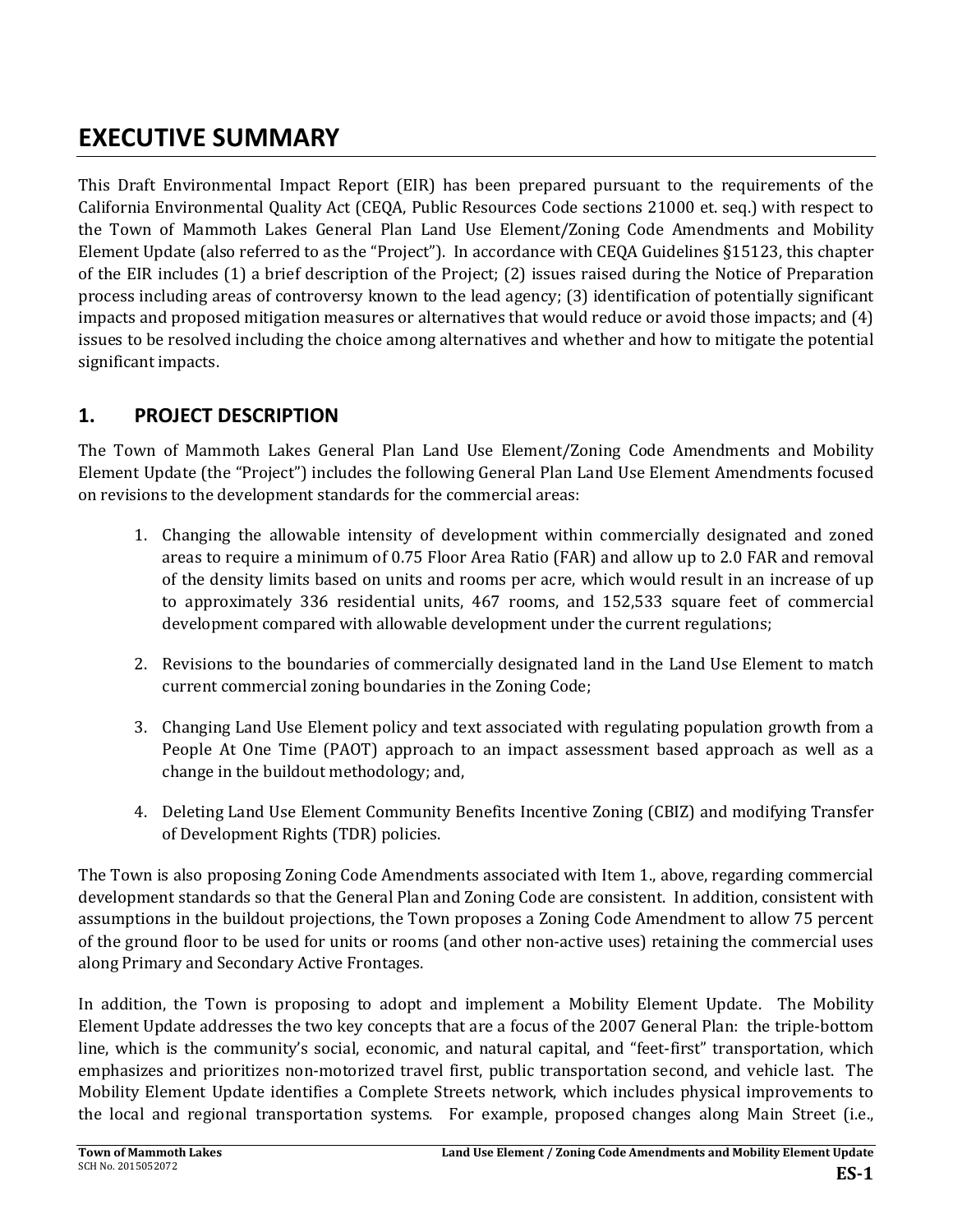vacation of the frontage road), extensions of roadways (i.e., Tavern Road, Sierra Nevada Road, Callahan Way) and connections of streets (i.e., Thompsons Way, Shady Rest site, 7B Road, and USFS property). In addition, the Mobility Element Update identifies opportunities for new signals and roundabouts throughout Town.

A detailed discussion of the Project is provided in Chapter 2.0, *Project Description*, of this EIR.

# **2. ISSUES RAISED DURING NOTICE OF PREPARATION PROCESS**

The following summarizes the key potential environmental issues raised in response to the Notice of Preparation (NOP) and during the public scoping meeting (the numerical reference in parenthesis is the EIR chapter/section in which the analysis is provided) and areas of controversy known to the Town of Mammoth Lakes. The NOP comments are contained in Appendix A of this EIR.

### Aesthetics

- Visual quality of increased intensity in the commercial districts (refer to Section 4.1, *Aesthetics,* of this EIR);
- Shade/shadow and potential icing impacts (refer to Section 4.1, *Aesthetics,* of this EIR).

#### Biological Resources

- Impacts on sensitive plant and animal species (refer to Section 4.4, *Biological Resources*, of this EIR);
- Impacts on streams wetlands (refer to Section 4.4, *Biological Resources*, of this EIR);

#### Greenhouse Gases

 Impacts regarding greenhouse gas emissions associated with vehicle miles traveled and potential increase if workers commute to Town (refer to Section 4.6, *Greenhouse Gas Emissions*, of this EIR).

### Population and Housing

■ Potential loss of affordable housing (refer to Section 4.9, *Population and Housing*, of this EIR).

#### Public Services

- Impacts from increased intensity along commercial corridors (refer to Section 4.10, *Public Services*  and Section 4.7 *Land Use and Planning*, of this EIR).
- Carrying capacity with regard to services and quality of life (refer to Section 4.10, *Public Services* and Section 4.7, *Land Use and Planning*, of this EIR).

### Transportation/Traffic

Queuing at certain intersections (refer to Section 4.11, *Transportation*, of this EIR);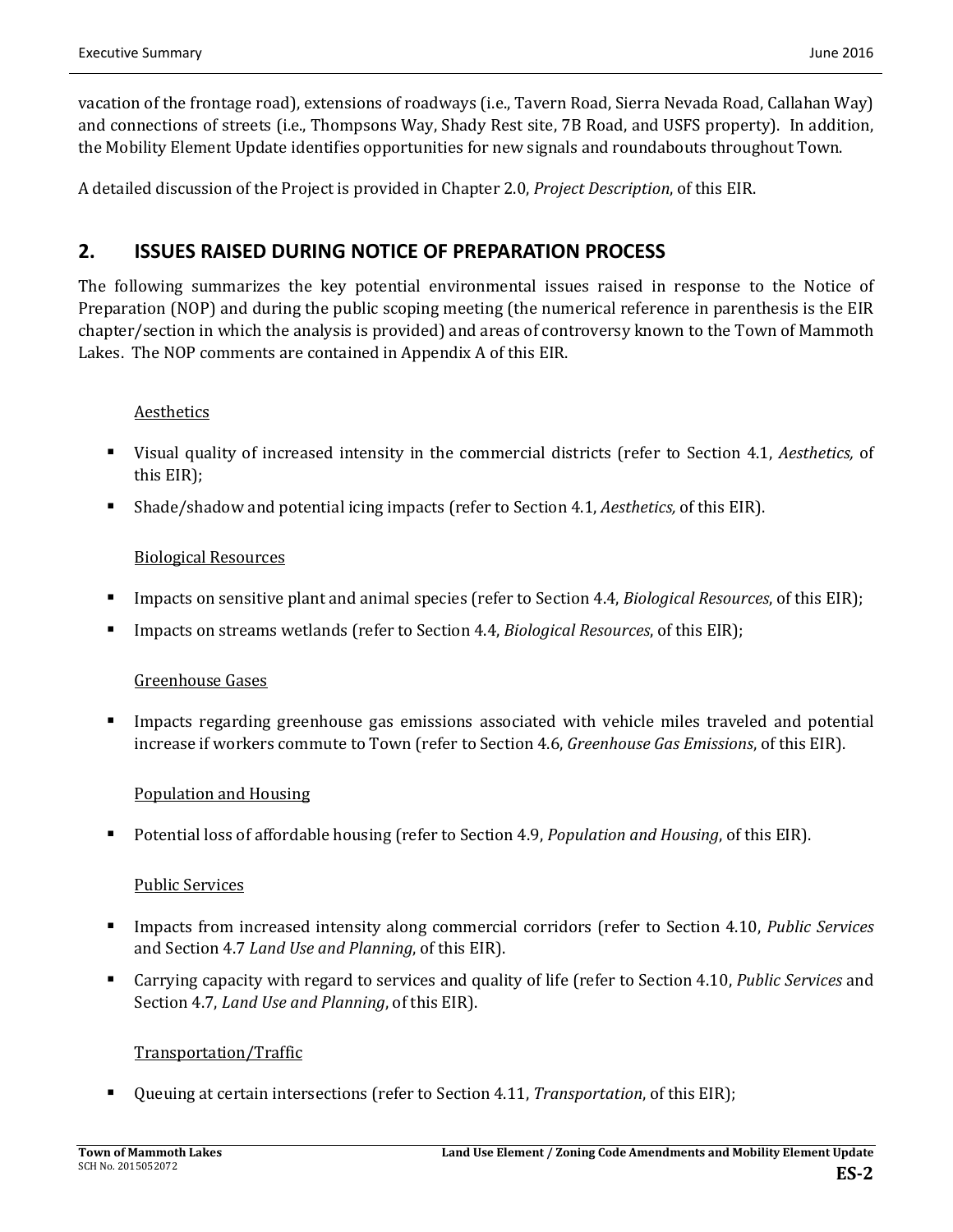### Utilities and Service Systems

- Relocation of utilities with the reconfiguration of Main Street (refer to Section 4.12, Utilities and Service Systems, of this EIR).
- Stormwater control and water quality (refer to Section 4.12, Utilities and Service Systems, of this EIR).
- **IMPACER 1.13** Impacts of increased density in commercial districts relative to water supply (refer to Section 4.12, Utilities and Service Systems, of this EIR).

# **Alternatives**

 Range of alternatives to minimize impacts to Biological Resources (refer to Section 4.4, Biological Resources and Chapter 6, Alternatives)

# **3. SUMMARY OF ENVIRONMENTAL IMPACTS**

This section provides a summary of impacts, mitigation measures, and impacts after implementation of the mitigation measures associated with implementation of the Project. The summary is provided by environmental issue area below in **Table ES-1**, Summary *of Project Impacts and Mitigation Measures*.

Section 15126.2(b) of the CEQA Guidelines requires that an EIR describe significant environmental impacts that cannot be avoided, including those effects that can be mitigated but not reduced to a less than significant level. As shown in Table ES-1, based on the analyses contained in this EIR, the Project would result in significant and unavoidable impacts in the following issue areas: Air Quality, Recreation, and Traffic. Other issues addressed in the Draft EIR, in which impacts were determined to be less than significant, include aesthetics; forestry resources; air quality (toxic air contaminants); biological resources; cultural resources; greenhouse gas emissions; land use and planning; noise and vibration; population and housing; public services (fire protection, law enforcement, schools, and libraries); transportation and circulation (consistency with plans); and utilities (water supply, wastewater, stormwater, and solid waste). With implementation of mitigation measures, no other significant and unavoidable impacts are expected to occur as a result of the Project.

Please see Section 4.2, *Air Quality*, Section 4.11, *Transportation and Traffic*, and Section 4.10.4, *Public Services – Parks and Recreation*, for further discussion of the issues resulting in significant and unavoidable impacts.

# **4. ALTERNATIVES THAT WOULD REDUCE OR AVOID SIGNIFICANT IMPACTS**

The *CEQA Guidelines* section 15126.6 requires an EIR to "describe a range of reasonable alternatives to the project, or to the location of the project, which will feasibly attain most of the basic objectives of the project but will avoid or substantially lessen any of the significant effects of the project, and evaluate the comparative merits of the alternatives." The *CEQA Guidelines* direct that selection of alternatives be guided by a "rule of reason" that requires the EIR to set forth only those alternatives necessary to permit a reasoned choice.

Chapter 5.0, Alternatives, includes an evaluation of the alternatives considered and evaluated in this EIR. As discussed therein, the alternatives analysis includes the following three alternatives: Alternative 1 - No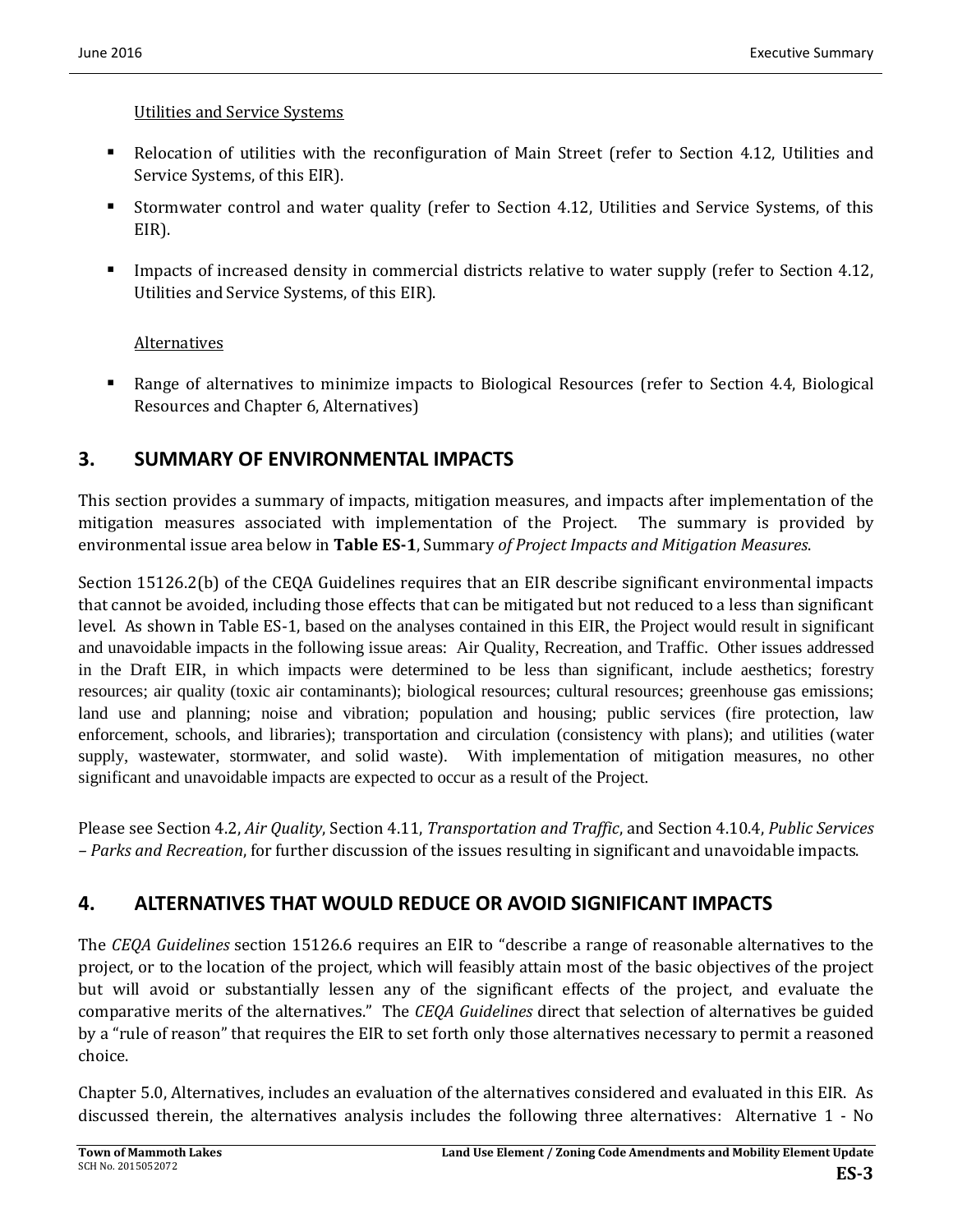Project Alternative; Alternative 2 – Reduced Intensity Alternative; and Alternative 3 - Mobility Element Update Without the Main Street Reconfiguration.

The No Project Alternative (Alternative 1) represents the circumstance under which the Project does not proceed. Under the No Project Alternative, the proposed Land Use Element/Zoning Code Amendments would not occur. Thus, future development would occur in accordance with the existing General Plan and Zoning Code requirements with an FAR of 2.5 and a limit of 12 residential units per acre and 40 lodging rooms per acre in C-1 and C-2 designated areas. In October 2014, the Town Council eliminated the Community Benefits/Incentive Zoning (CBIZ) policy (Policy L.5.G) so that this mechanism for increasing density is no longer available. Future development in in C-1 and C-2 designated areas, including a minimum level 0.75 FAR and maximum 2.0 FAR with no unit cap, as proposed by the Project, would not be implemented. However, changes envisioned by the Zoning Code, such as creating a more pedestrianfriendly commercial area could occur with the Zoning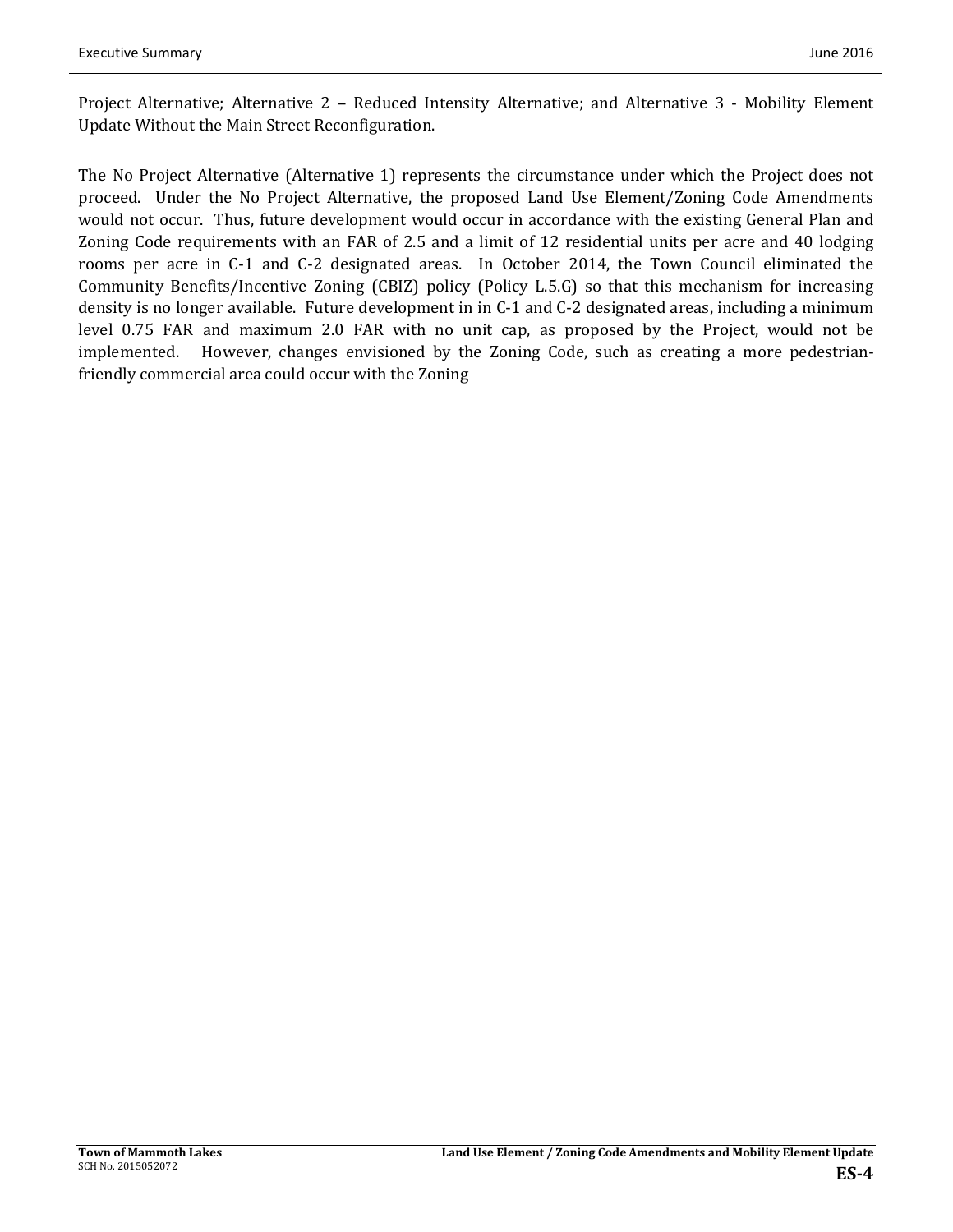#### **Table ES‐1**

# **Summary of Project Impacts and Mitigation Measures**

|                                                                                                                                                                                                                                                                                                                                                                                                                                                                                                                                                                                                                                                                                                                                                                                                                                                                                                                         | <b>Mitigation Measures</b>                                                                                                                                                                                                                                                                                                                                                                                                                                                                                                                                           | Level of<br><b>Significance After</b><br><b>Mitigation</b> |
|-------------------------------------------------------------------------------------------------------------------------------------------------------------------------------------------------------------------------------------------------------------------------------------------------------------------------------------------------------------------------------------------------------------------------------------------------------------------------------------------------------------------------------------------------------------------------------------------------------------------------------------------------------------------------------------------------------------------------------------------------------------------------------------------------------------------------------------------------------------------------------------------------------------------------|----------------------------------------------------------------------------------------------------------------------------------------------------------------------------------------------------------------------------------------------------------------------------------------------------------------------------------------------------------------------------------------------------------------------------------------------------------------------------------------------------------------------------------------------------------------------|------------------------------------------------------------|
| <b>4.1 Aesthetics</b>                                                                                                                                                                                                                                                                                                                                                                                                                                                                                                                                                                                                                                                                                                                                                                                                                                                                                                   |                                                                                                                                                                                                                                                                                                                                                                                                                                                                                                                                                                      |                                                            |
| <b>Impact Statement AES-1 and AES-2: Project</b><br>implementation would not substantially block, obstruct, or<br>change any scenic vista or other panoramic views that are<br>available from public vantage points. Project implementation<br>would also not substantially damage scenic resources<br>including, but not limited to, trees, rock outcroppings, and<br>historic buildings within a state scenic highway. Thus, Project<br>implementation would result in less than significant impacts<br>regarding scenic vistas and scenic resources.                                                                                                                                                                                                                                                                                                                                                                 | No mitigation measures are necessary.                                                                                                                                                                                                                                                                                                                                                                                                                                                                                                                                | Less Than<br>Significant                                   |
| <b>Impact Statement AES-3:</b> Changes to the built environment<br>that would occur under the Mobility Element Update would<br>complement existing development and the surrounding<br>environment and would largely result in an improved and<br>more visually cohesive visual character, particularly in the<br>downtown area. The Land Use Element/Zoning Code<br>Amendments would not alter the existing development<br>standards, policies or design standards contained in the Town<br>of Mammoth Lakes General Plan, Design Guidelines and<br>Municipal Code. Therefore, buildout resulting from the<br>Project would result in a less than significant impact to visual<br>character and quality. However, construction activities may<br>result in a temporary, visually unappealing quality. A<br>mitigation measure is prescribed that would reduce<br>construction impacts to a less than significant level. | MM AES-1: Construction equipment staging areas shall use appropriate<br>screening (i.e., temporary fencing with opaque material) to buffer views<br>of construction equipment and material from public and sensitive<br>viewers (e.g., residents and motorists/bicyclists/pedestrians), when<br>feasible. Staging locations shall be indicated on the project Building<br>Permit and Grading Plans and shall be subject to review by the Town of<br>Mammoth Lakes Community and Economic Development Director in<br>accordance with the Municipal Code requirements. | Less Than<br>Significant                                   |
| Impact Statement AES-4: With implementation of the<br>Town of Mammoth Lakes Outdoor Lighting Ordinance, the<br>Project would not create a new source of light or glare that<br>would substantially alter the character of off-site areas or that<br>would result in substantial light spill or glare onto adjacent<br>light-sensitive receptors. Therefore, impacts regarding light                                                                                                                                                                                                                                                                                                                                                                                                                                                                                                                                     | No mitigation measures are necessary.                                                                                                                                                                                                                                                                                                                                                                                                                                                                                                                                | Less Than<br>Significant                                   |
| <b>Town of Mammoth Lakes</b>                                                                                                                                                                                                                                                                                                                                                                                                                                                                                                                                                                                                                                                                                                                                                                                                                                                                                            | Land Use Element / Zoning Code Amendments and Mobility Element Update                                                                                                                                                                                                                                                                                                                                                                                                                                                                                                |                                                            |

SCH No. 2015052072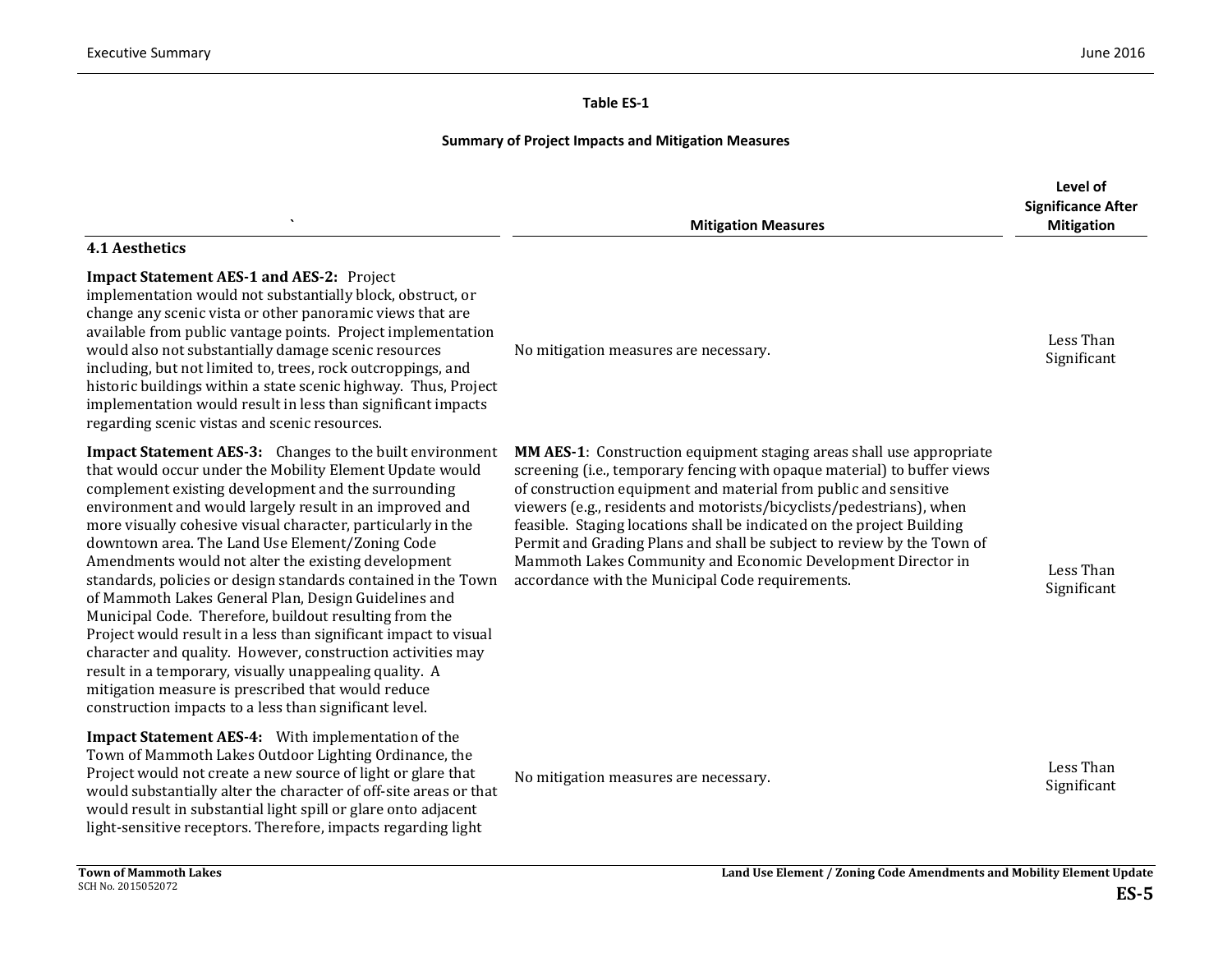Less Than Significant

#### **Table ES-1 (Continued)**

#### **Summary of Project Impacts and Mitigation Measures**

|                            | <b>Significance After</b> |
|----------------------------|---------------------------|
| <b>Mitigation Measures</b> | <b>Mitigation</b>         |

and glare would be less than significant.

**Impact Statement AES-5:** Since the Mobility Element Update would result in a reduction in the right-of-way width along Main Street, buildings along Main Street would be located closer to SR-203 and would shade portions of SR-203 for more than three hours between the hours of 9:00 A.M. and 3:00 P.M. PST during the Winter Solstice, potentially creating hazardous roadway conditions. With the implementation of the recommended mitigation measure, shade/shadow impacts would be reduced to less than significant levels.

**MM AES-2:** Development projects, which include new buildings or a substantial addition to an existing structure, within the C-1 and C-2 designations shall prepare a shade/shadow analysis. If the analysis indicates that the project would result in shading on Main Street or Old Mammoth Road for more than three hours per day for longer than a week, the applicant of the proposed project shall provide approved and appropriate measures to mitigate potential vehicle and pedestrian safety hazards related to ice and snow. Such measures shall be reviewed and approved by the Town and/or Caltrans as appropriate and can include the following:

- Install a snowmelt system, such as heat traced pavement, along the pedestrian and bicycle pathways.
- Enter into a maintenance agreement with the Town and/or Caltrans to perform enhanced snow removal operations to ensure that ice related to shading impacts are sufficiently mitigated. Enhanced snow removal could include additional cindering, additional snow removal operations, or other effective ice removal techniques.
- Participate in an assessment district to provide enhanced snow removal operations.
- Specifically to mitigate hazards associated with vehicles traveling at an unsafe speed during winter conditions, measures may include but are not limited to funding for enhanced enforcement and driver awareness programs such as driver feedback signs (i.e. radar control speed signs or equivalent) to be placed on Main Street in areas adjacent to where the shading occurs.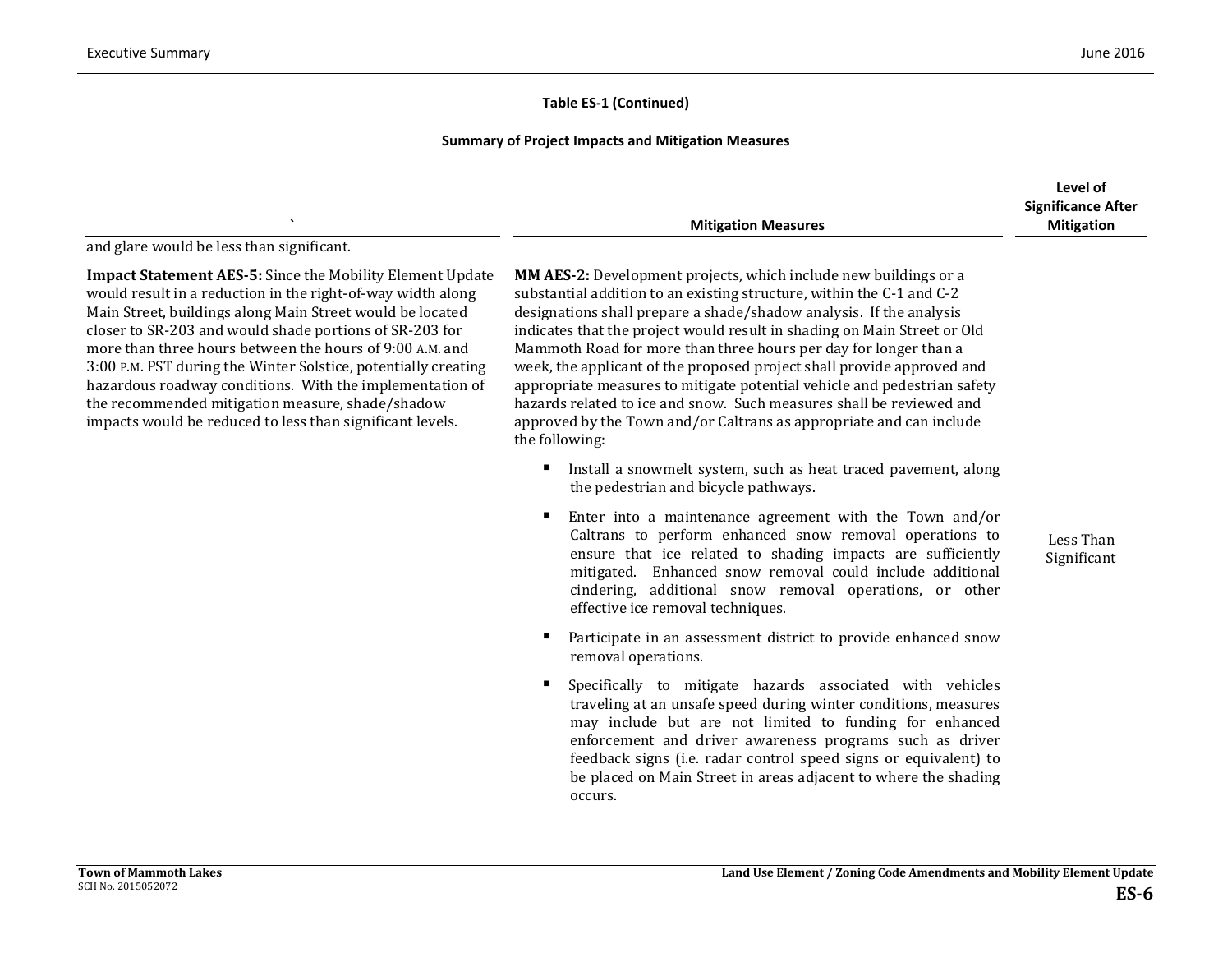#### **Summary of Project Impacts and Mitigation Measures**

|                                                                                                                                                                                                                                                                                                                                                                                                                                                                                                                                                                                                                                                                                                                                                                                                                                                                                                                                                                                                                                              | <b>Mitigation Measures</b>                                                                                                                                                                                                                                                                                                                                                                                                                                                                                                                                                    | Level of<br><b>Significance After</b><br><b>Mitigation</b>                     |
|----------------------------------------------------------------------------------------------------------------------------------------------------------------------------------------------------------------------------------------------------------------------------------------------------------------------------------------------------------------------------------------------------------------------------------------------------------------------------------------------------------------------------------------------------------------------------------------------------------------------------------------------------------------------------------------------------------------------------------------------------------------------------------------------------------------------------------------------------------------------------------------------------------------------------------------------------------------------------------------------------------------------------------------------|-------------------------------------------------------------------------------------------------------------------------------------------------------------------------------------------------------------------------------------------------------------------------------------------------------------------------------------------------------------------------------------------------------------------------------------------------------------------------------------------------------------------------------------------------------------------------------|--------------------------------------------------------------------------------|
| 4.2 Air Quality<br><b>Impact Statement AIR-1:</b> Construction emissions<br>associated with implementation of the combined Land Use<br>Element/Zoning Code Amendments and Mobility Element<br>Update, or the individual Land Use Element/Zoning Code<br>Amendments or Mobility Element Update would not conflict<br>with or obstruct implementation of the AQMP. Therefore,<br>construction impacts would be less than significant.<br>Operational emissions associated with implementation of the<br>combined Land Use Element/Zoning Code Amendments and<br>Mobility Element Update or the individual Mobility Element<br>Update would comply with applicable AQMP regulations and<br>would result in peak daily VMT that would not exceed the cap<br>in the AQMP. Therefore, impacts would be less than<br>significant. Operational emissions associated with<br>implementation of the Land Use Element/Zoning Code<br>Amendments with the existing roadway network would<br>potentially result in peak daily VMT that exceeds the cap in | No mitigation measures are necessary.                                                                                                                                                                                                                                                                                                                                                                                                                                                                                                                                         | Less Than<br>Significant                                                       |
| the AQMP and potentially conflict with or obstruct<br>implementation of the AQMP resulting in a potentially<br>significant impact. Compliance with GPMM 4.2-1 and GPMM<br>4.2-2 would reduce impacts to a less than significant level.                                                                                                                                                                                                                                                                                                                                                                                                                                                                                                                                                                                                                                                                                                                                                                                                       |                                                                                                                                                                                                                                                                                                                                                                                                                                                                                                                                                                               |                                                                                |
| <b>Impact Statement AIR-2:</b> Construction emissions<br>associated with implementation of the combined Land Use<br>Element/Zoning Code Amendments and Mobility Element<br>Update or the Land Use Element/Zoning Code Amendments<br>under the existing roadway network could potentially result<br>in temporary and short-term significant impacts. Compliance<br>with Mitigation Measures AIR-1 and AIR-2 would reduce<br>construction emissions; however, impacts would be<br>potentially significant and unavoidable. Construction<br>activities associated with implementation of the Mobility                                                                                                                                                                                                                                                                                                                                                                                                                                           | MM AIR-1: Prior to the issuance of a grading or building permit,<br>individual proposed projects shall comply with the following land<br>preparation, excavation, and/or demolition mitigation measures during<br>construction activities:<br>All soil excavated or graded should be sufficiently watered to<br>$\blacksquare$<br>prevent excessive dust. Watering should occur as needed with<br>complete coverage of disturbed soil areas. Watering should be a<br>minimum of twice daily on unpaved/untreated roads and on<br>disturbed soil areas with active operations. | Construction and<br>operation<br>emissions -<br>Sgnificant and<br>Unavoidable. |

activities associated with implementation of the Mobility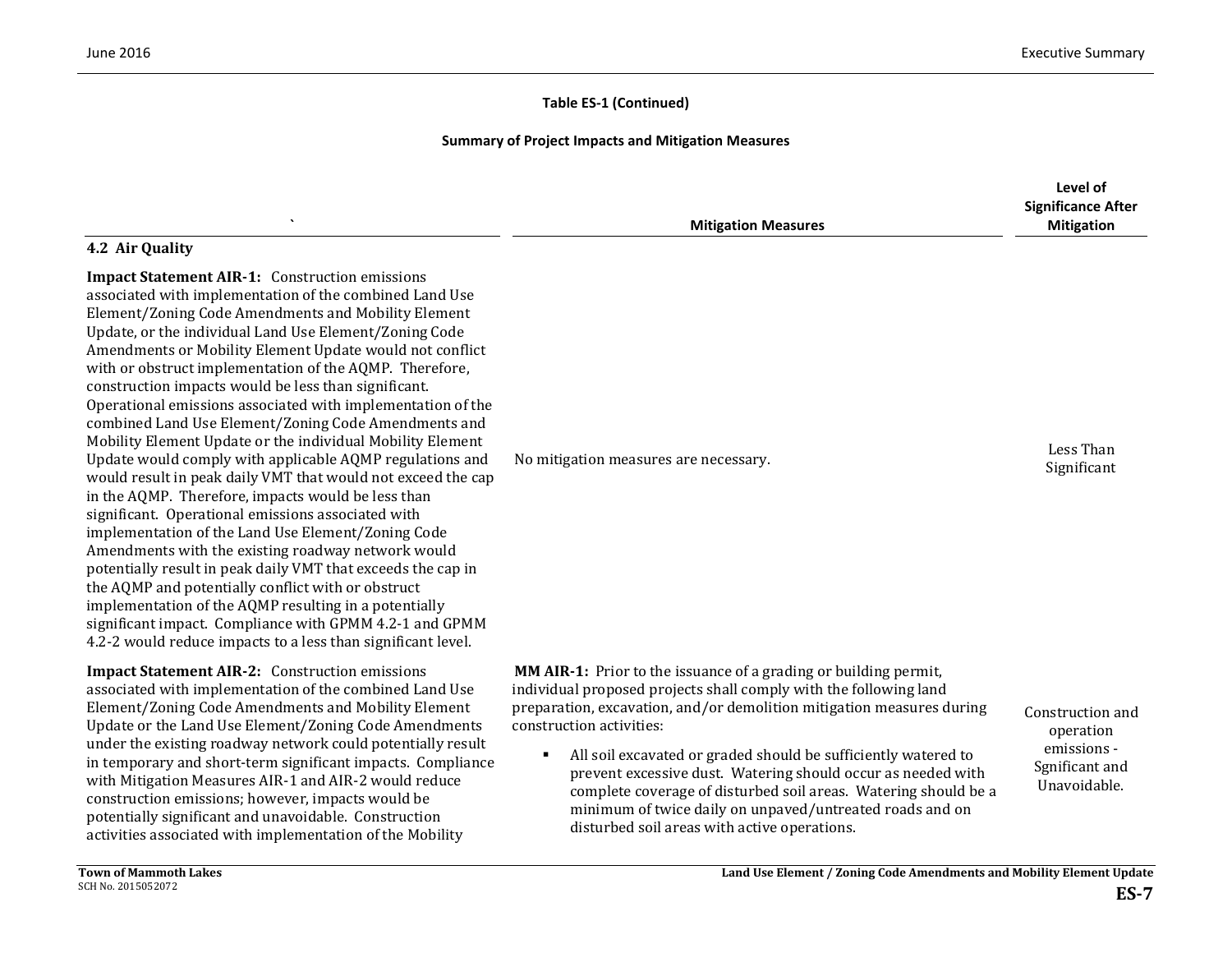|                                                                                                                                                                                                                                                                                                                                                                                                                                                                                                                                                                                                                                                                                                                                                                                                                                                                                                                                                                                                                                                                                                                                                                                                 | <b>Mitigation Measures</b>                                                                                                                                                                                                                                                                                                                      | Level of<br><b>Significance After</b><br><b>Mitigation</b> |
|-------------------------------------------------------------------------------------------------------------------------------------------------------------------------------------------------------------------------------------------------------------------------------------------------------------------------------------------------------------------------------------------------------------------------------------------------------------------------------------------------------------------------------------------------------------------------------------------------------------------------------------------------------------------------------------------------------------------------------------------------------------------------------------------------------------------------------------------------------------------------------------------------------------------------------------------------------------------------------------------------------------------------------------------------------------------------------------------------------------------------------------------------------------------------------------------------|-------------------------------------------------------------------------------------------------------------------------------------------------------------------------------------------------------------------------------------------------------------------------------------------------------------------------------------------------|------------------------------------------------------------|
| Element Update under existing land use development<br>conditions would be required to comply with applicable State<br>and GBUAPCD regulations and applicable air quality<br>mitigation measures TSMM 4.B-2.A through 4.B-2.H and<br>would result in less than significant impacts. The incremental<br>change in peak daily operational emissions associated with<br>implementation of the combined Land Use Element/Zoning<br>Code Amendments and Mobility Element Update or the Land<br>Use Element/Zoning Code Amendments under the existing<br>roadway network would potentially exceed the significance<br>thresholds and operational impacts would be considered<br>potentially significant. Compliance with GPMM 4.2-1 and<br>GPMM 4.2-2 and Mitigation Measure AIR-3 would reduce<br>operational emissions; however, impacts would be<br>potentially significant and unavoidable. The incremental<br>change in peak daily operational emissions associated with<br>implementation of the Mobility Element Update under<br>existing land use development conditions would not exceed<br>the significance thresholds and operational impacts would be<br>considered less than significant. | All clearing, grading, earth moving and excavation activities<br>٠<br>should cease: (a) during periods of winds greater than 20 mph<br>(averaged over one hour), if disturbed material is easily<br>windblown, or (b) when dust plumes of 20 percent or greater<br>opacity impact public roads, occupied structures or neighboring<br>property. |                                                            |
|                                                                                                                                                                                                                                                                                                                                                                                                                                                                                                                                                                                                                                                                                                                                                                                                                                                                                                                                                                                                                                                                                                                                                                                                 | Vehicles traveling over unpaved roadways shall be limited to 15<br>٠<br>miles per hour or less. Signs shall be posted at construction sites<br>enforcing the speed limit.                                                                                                                                                                       |                                                            |
|                                                                                                                                                                                                                                                                                                                                                                                                                                                                                                                                                                                                                                                                                                                                                                                                                                                                                                                                                                                                                                                                                                                                                                                                 | All trucks hauling dirt, sand, soil, or other loose material shall be<br>٠<br>covered or maintain at least two feet or freeboards in<br>accordance with the requirements of California Vehicle Code<br>(CVC) Section 23114.                                                                                                                     |                                                            |
|                                                                                                                                                                                                                                                                                                                                                                                                                                                                                                                                                                                                                                                                                                                                                                                                                                                                                                                                                                                                                                                                                                                                                                                                 | If more than 5,000 cubic yards of fill material will be imported<br>$\blacksquare$<br>or exported from the site, then all haul trucks shall be required<br>to exit the site via an access point where a gravel pad, rumble<br>pad, or similar control has been installed.                                                                       |                                                            |
|                                                                                                                                                                                                                                                                                                                                                                                                                                                                                                                                                                                                                                                                                                                                                                                                                                                                                                                                                                                                                                                                                                                                                                                                 | Streets adjacent to project construction areas shall be kept clean.<br>٠<br>Adjacent streets with visible dust, dirt, sand, or soil material<br>accumulation shall be cleaned and the accumulated material<br>removed using Town-approved street sweepers.                                                                                      |                                                            |
|                                                                                                                                                                                                                                                                                                                                                                                                                                                                                                                                                                                                                                                                                                                                                                                                                                                                                                                                                                                                                                                                                                                                                                                                 | Stockpiles of soil or other fine loose material shall be stabilized<br>٠<br>by watering or other appropriate method to prevent wind-<br>blown fugitive dust.                                                                                                                                                                                    |                                                            |
|                                                                                                                                                                                                                                                                                                                                                                                                                                                                                                                                                                                                                                                                                                                                                                                                                                                                                                                                                                                                                                                                                                                                                                                                 | Where acceptable to the local fire department, weed control<br>٠<br>should be accomplished by mowing instead of discing, thereby,<br>leaving the ground undisturbed and with a mulch covering.                                                                                                                                                  |                                                            |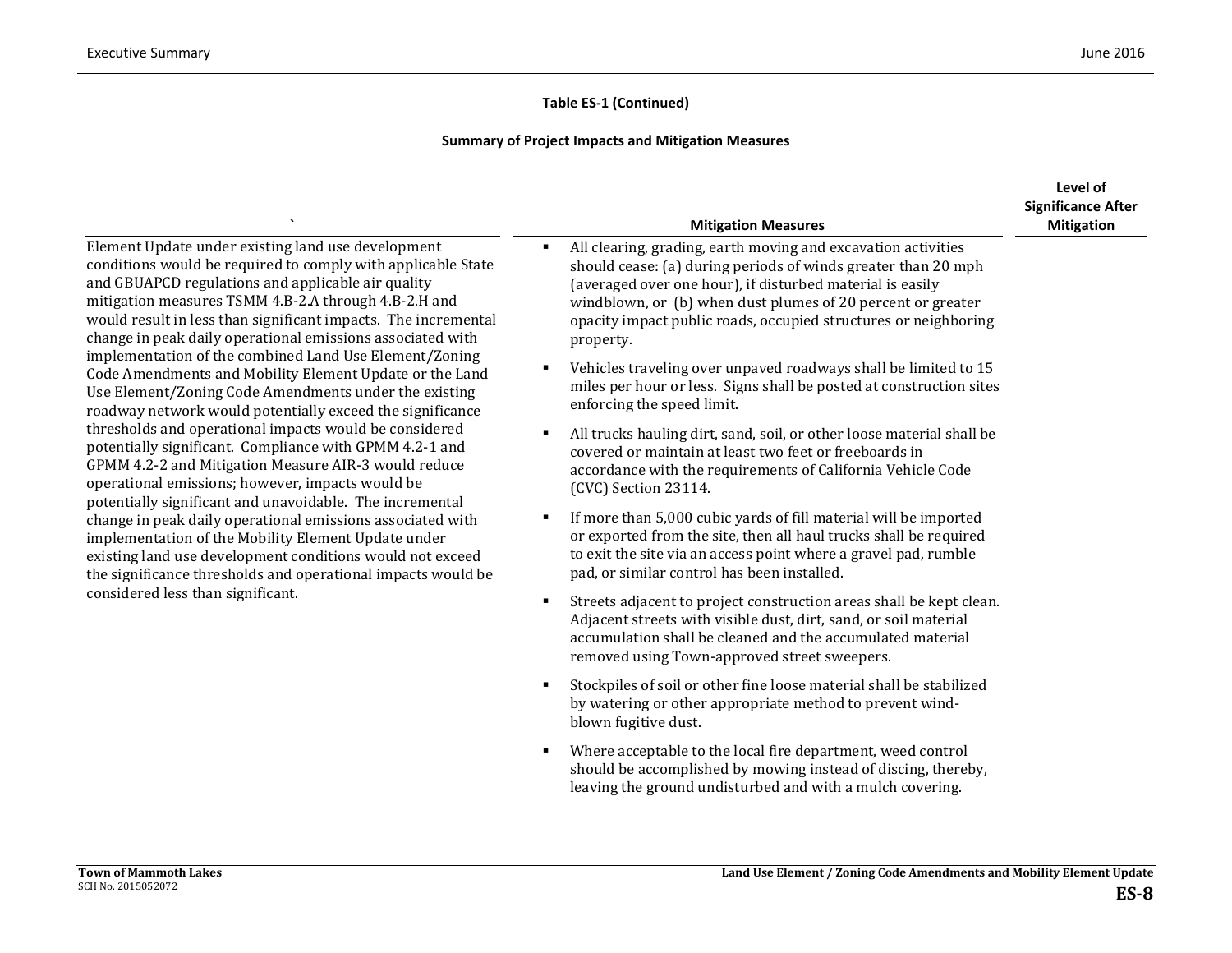| <b>Mitigation Measures</b>                                                                                                                                                                                                                                                                                                                                                                                                                                                                                                                                                                                          | Level of<br><b>Significance After</b><br><b>Mitigation</b> |
|---------------------------------------------------------------------------------------------------------------------------------------------------------------------------------------------------------------------------------------------------------------------------------------------------------------------------------------------------------------------------------------------------------------------------------------------------------------------------------------------------------------------------------------------------------------------------------------------------------------------|------------------------------------------------------------|
| <b>MM AIR-2:</b> Prior to the issuance of a grading or building permit,<br>individual proposed projects shall comply with the following<br>construction equipment mitigation measures:                                                                                                                                                                                                                                                                                                                                                                                                                              |                                                            |
| Construction equipment, on-road trucks, and emission control<br>devices shall be properly maintained and tuned in accordance<br>with manufacturer specifications.                                                                                                                                                                                                                                                                                                                                                                                                                                                   |                                                            |
| Construction contractors shall be required to comply with<br>٠<br>California's on-road and off-road vehicle emissions regulations,<br>including the CARB idling restrictions and the USEPA/CARB on-<br>road and off-road diesel vehicle emissions standards.                                                                                                                                                                                                                                                                                                                                                        |                                                            |
| MM AIR-3: Prior to the issuance of a building permit, individual<br>proposed projects shall comply with the following mitigation measures:                                                                                                                                                                                                                                                                                                                                                                                                                                                                          |                                                            |
| Provide direct pedestrian and bicycle access to off-site adjacent<br>neighborhood amenities, parks, schools, shopping areas, existing<br>bike paths, and transit stops in any residential development with<br>a density of four or more residences per acre and in any mixed-<br>use or commercial development. Low, medium, and high density<br>developments should have curbs and sidewalks on both sides of<br>the street.                                                                                                                                                                                       |                                                            |
| For medium to high density residential, mixed-use, or<br>٠<br>commercial developments where transit services exist but no<br>transit stop is located within 1/2 mile of the site, projects shall<br>provide plans indicating locations of bus turnouts and loading<br>areas with shelters that are acceptable to the local transit<br>provider. This area will provide for future easement for bus<br>turnouts and shelters. If transit service does not exist, but the<br>project is within a transit district's sphere of influence, provide a<br>site at a location and size acceptable to the transit provider. |                                                            |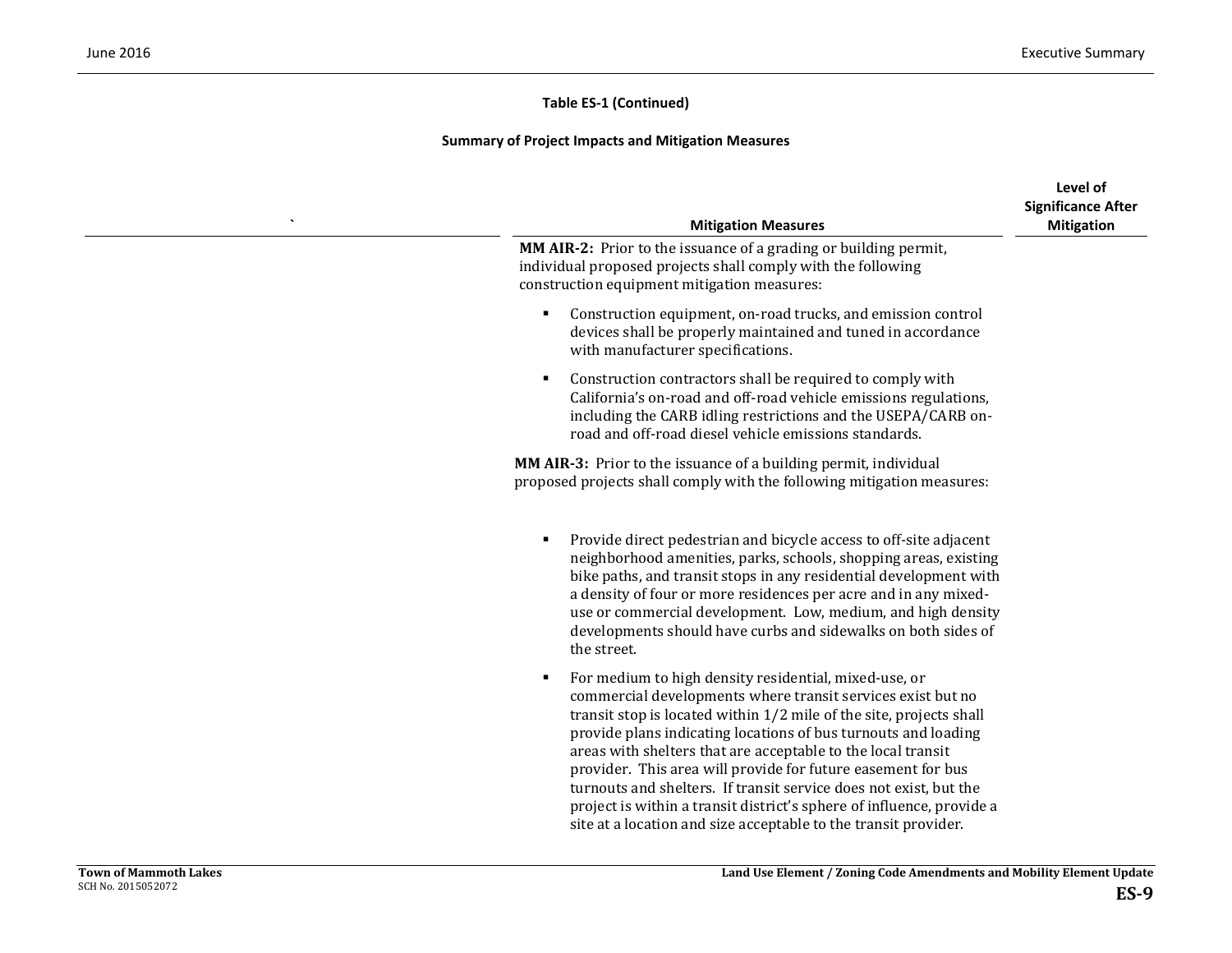## **Summary of Project Impacts and Mitigation Measures**

|                                                                                                                                                                                                                                                                                                                                                                                                                                                                                                                                                                                                                                                                                                                                                                                                                                                                                                                                                                                                                                                                                                                                                                              | <b>Mitigation Measures</b>                                                                                                                                                                                                                                                                                                                                                                                                                                                                                                                                                                                                                                                                                                                                                                                                                                                                                                                                                                                                                                                           | Level of<br><b>Significance After</b><br><b>Mitigation</b> |
|------------------------------------------------------------------------------------------------------------------------------------------------------------------------------------------------------------------------------------------------------------------------------------------------------------------------------------------------------------------------------------------------------------------------------------------------------------------------------------------------------------------------------------------------------------------------------------------------------------------------------------------------------------------------------------------------------------------------------------------------------------------------------------------------------------------------------------------------------------------------------------------------------------------------------------------------------------------------------------------------------------------------------------------------------------------------------------------------------------------------------------------------------------------------------|--------------------------------------------------------------------------------------------------------------------------------------------------------------------------------------------------------------------------------------------------------------------------------------------------------------------------------------------------------------------------------------------------------------------------------------------------------------------------------------------------------------------------------------------------------------------------------------------------------------------------------------------------------------------------------------------------------------------------------------------------------------------------------------------------------------------------------------------------------------------------------------------------------------------------------------------------------------------------------------------------------------------------------------------------------------------------------------|------------------------------------------------------------|
| Impact Statement AIR-3: Project implementation would<br>potentially result in significant cumulative considerable net<br>increases of a criteria pollutant for which the project region is<br>non-attainment, based on the applicable federal or state<br>ambient air quality standards (including ozone precursors).<br>Compliance with GPMMs 4.2-1 and DF 4.2-2 and Mitigation<br>Measures AIR-1 through AIR-3 would reduce construction<br>and operational emissions; however, impacts would be<br>potentially significant and unavoidable.                                                                                                                                                                                                                                                                                                                                                                                                                                                                                                                                                                                                                               | MM AIR 1 through MM AIR-3                                                                                                                                                                                                                                                                                                                                                                                                                                                                                                                                                                                                                                                                                                                                                                                                                                                                                                                                                                                                                                                            | Cumulative -<br>Significant and<br>Unavoidable             |
| Impact Statement AIR-4: Construction activities associated<br>with implementation of the combined Land Use<br>Element/Zoning Code Amendments and Mobility Element<br>Update or the Land Use Element/Zoning Code Amendments<br>under the existing roadway network could potentially result<br>in significant impacts with regard to incremental increase in<br>cancer risks. Compliance with Mitigation Measure AIR-4<br>would reduce impacts to less than significant.<br>Implementation of the combined Land Use Element/Zoning<br>Code Amendments and Mobility Element Update or the Land<br>Use Element/Zoning Code Amendments under the existing<br>roadway network could potentially expose sensitive<br>receptors or populations in the Project Area to substantial<br>pollutant concentrations. Compliance with applicable State<br>and GBUAPCD regulations as well as TSMM 4.B-2.A through<br>4.B-2.H and Mitigation Measure AIR-4 would reduce impacts<br>to less than significant. Construction and operation of the<br>Mobility Element Update under existing land use<br>development conditions would be less than significant.<br><b>4.3 Forestry Resources</b> | MM AIR-4: Prior to the issuance of a grading or building permit,<br>individual proposed projects shall comply with the following mitigation<br>measures to reduce TAC impacts:<br>Projects locating sources of TAC emissions near sensitive<br>$\blacksquare$<br>receptors within the advisory guideline recommendations in the<br>CARB Air Quality and Land Use Handbook (or future adopted<br>subsequent document) shall conduct a screening or refined<br>health risk assessment to sufficiently demonstrate that impacts<br>would not exceed the adopted significance thresholds inclusive<br>of project-level design features, as appropriate and feasible.<br>Projects requiring the use of substantial numbers of diesel-<br>$\blacksquare$<br>fueled heavy-duty construction equipment within 500 feet of<br>sensitive receptors shall conduct a screening or refined health<br>risk assessment to sufficiently demonstrate that impacts would<br>not exceed the adopted significance thresholds inclusive of<br>project-level design features, as appropriate and feasible. | Less Than<br>Significant                                   |
| Impact Statement FOR-1: The Mobility Element Update<br>proposes the construction of new streets and MUPs within<br>$\mathbf{M}$ and $\mathbf{M}$ and $\mathbf{M}$ and $\mathbf{M}$ and $\mathbf{M}$ and $\mathbf{M}$ and $\mathbf{M}$                                                                                                                                                                                                                                                                                                                                                                                                                                                                                                                                                                                                                                                                                                                                                                                                                                                                                                                                        | No mitigation measures are necessary.                                                                                                                                                                                                                                                                                                                                                                                                                                                                                                                                                                                                                                                                                                                                                                                                                                                                                                                                                                                                                                                | Less Than<br>Significant                                   |

the Inyo National Forest lands that could potentially conflict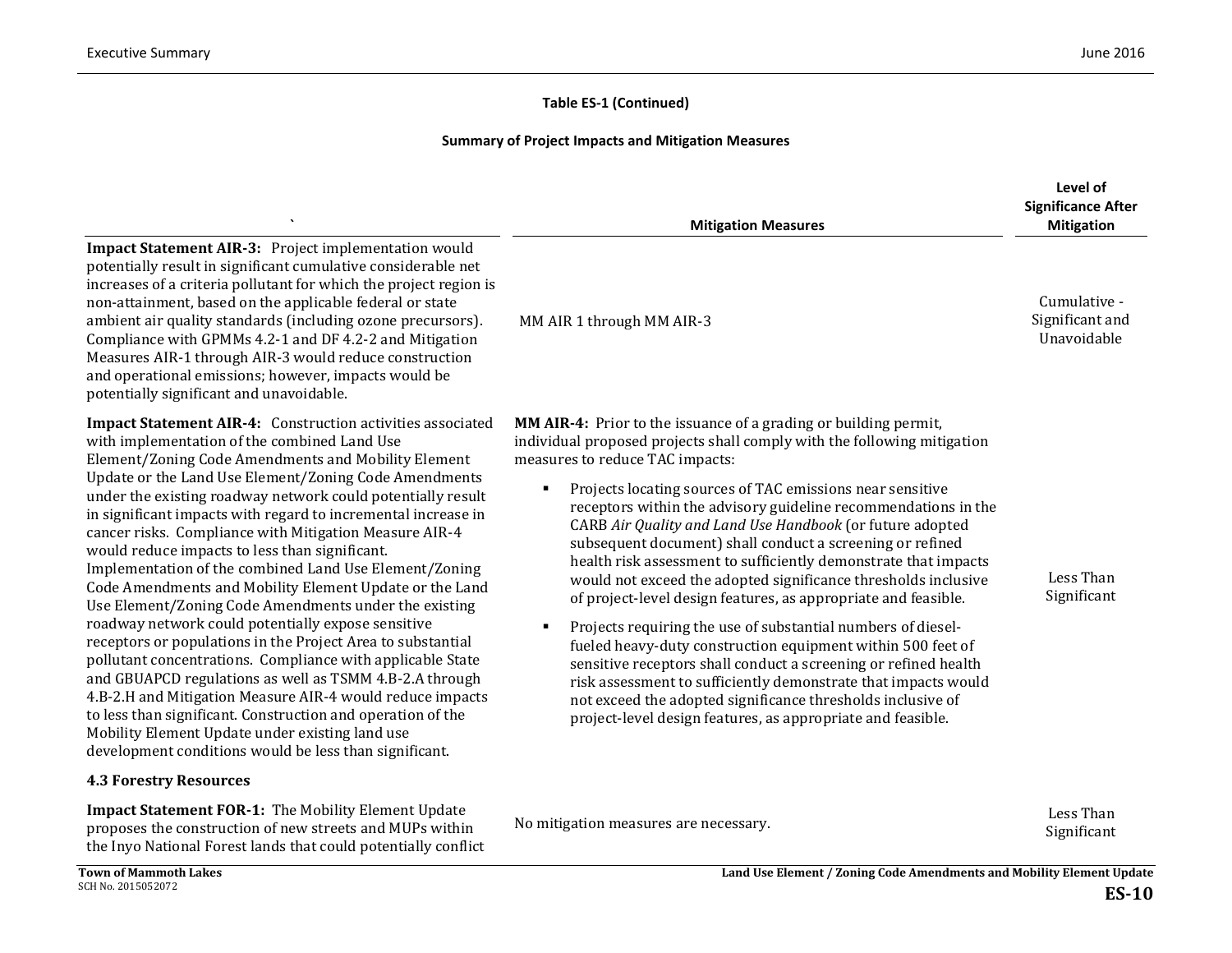|                                                                                                                                                                                                                                                                                                                                                                                                                                                                                                                                                | <b>Mitigation Measures</b>                                                                                                                                                                                                                                                                                                                                                                                                                                                                                                                                                                                                                                                                                                                                                                                                                                                                                                                                                                                                                                                                                                                                                                                                                                                                | Level of<br><b>Significance After</b><br><b>Mitigation</b> |
|------------------------------------------------------------------------------------------------------------------------------------------------------------------------------------------------------------------------------------------------------------------------------------------------------------------------------------------------------------------------------------------------------------------------------------------------------------------------------------------------------------------------------------------------|-------------------------------------------------------------------------------------------------------------------------------------------------------------------------------------------------------------------------------------------------------------------------------------------------------------------------------------------------------------------------------------------------------------------------------------------------------------------------------------------------------------------------------------------------------------------------------------------------------------------------------------------------------------------------------------------------------------------------------------------------------------------------------------------------------------------------------------------------------------------------------------------------------------------------------------------------------------------------------------------------------------------------------------------------------------------------------------------------------------------------------------------------------------------------------------------------------------------------------------------------------------------------------------------|------------------------------------------------------------|
| with the designated forest use. However, the NFMA allows<br>for permitted special use rights of way easements in which<br>environmental and administrative effects are appropriately<br>addressed. With compliance with the requirements of NFMA,<br>the Project would be allowed within National Forest lands<br>and would not conflict with designated forest uses or cause<br>the rezoning of forest lands.                                                                                                                                 |                                                                                                                                                                                                                                                                                                                                                                                                                                                                                                                                                                                                                                                                                                                                                                                                                                                                                                                                                                                                                                                                                                                                                                                                                                                                                           |                                                            |
| <b>Impact Statement FOR-2:</b> The development of new streets<br>and MUPs could result in the removal of trees within the Inyo<br>National Forest. The Project would not involve large tracts of<br>forest lands or any associated removal of trees for timber.<br>With the implementation of adopted and proposed mitigation<br>measures, the Project would not result in the substantial loss<br>of forest land or conversion of forest land to non-forest use.                                                                              | MM FOR-1: Mature, healthy, native trees shall be circumvented or<br>avoided through the design of roadway alignments to the extent feasible.<br>The need for replacement of trees shall be evaluated and implemented<br>based on Healthy Forest and Fire Safe Council principles.                                                                                                                                                                                                                                                                                                                                                                                                                                                                                                                                                                                                                                                                                                                                                                                                                                                                                                                                                                                                         | Less Than<br>Significant                                   |
| <b>4.4 Biological Resources</b>                                                                                                                                                                                                                                                                                                                                                                                                                                                                                                                |                                                                                                                                                                                                                                                                                                                                                                                                                                                                                                                                                                                                                                                                                                                                                                                                                                                                                                                                                                                                                                                                                                                                                                                                                                                                                           |                                                            |
| <b>Impact Statement BIO-1:</b> Project elements are proposed<br>within habitats that could support several special-status plant<br>and wildlife species. In such cases, the loss of habitat and<br>individuals of special-status species as well as migratory<br>birds would be considered potentially significant.<br>Compliance with MM BIO-1 through MM BIO-4 and applicable<br>policies in the General Plan would reduce impacts to special-<br>status plant and wildlife species and migratory birds to a less<br>than significant level. | MM BIO-1 Willow Flycatcher: Prior to approval of road improvement<br>projects and MUPs proposed under the Mobility Element Update that<br>have the potential to significantly disturb riparian vegetation associated<br>with Mammoth Creek and its tributaries, the Town shall require a habitat<br>evaluation by a biologist well versed in the requirements of willow<br>flycatcher to be completed. If no suitable habitat for the species is<br>identified within 300 feet of construction or maintenance activities, no<br>further measures would be required in association with the project. If<br>suitable habitat for the species is identified within 300 feet of such<br>activities, the Town shall require that a survey be completed prior to<br>construction by a qualified biologist for the species according to CDFW<br>survey guidelines (Bombay et. al., May 29, 2003). This survey protocol<br>requires a minimum of two surveys, one between June 15-25 and one<br>during either June 1-14 or June 26-July 15. Surveys during these periods<br>must be at least five days apart and the second survey shall be conducted<br>no more than one week prior to clearing of vegetation and/or the<br>operation of motorized heavy equipment. If the surveys determine the | Less Than<br>Significant                                   |
| <b>Town of Mammoth Lakes</b><br>SCH No. 2015052072                                                                                                                                                                                                                                                                                                                                                                                                                                                                                             | Land Use Element / Zoning Code Amendments and Mobility Element Update                                                                                                                                                                                                                                                                                                                                                                                                                                                                                                                                                                                                                                                                                                                                                                                                                                                                                                                                                                                                                                                                                                                                                                                                                     | DC 11                                                      |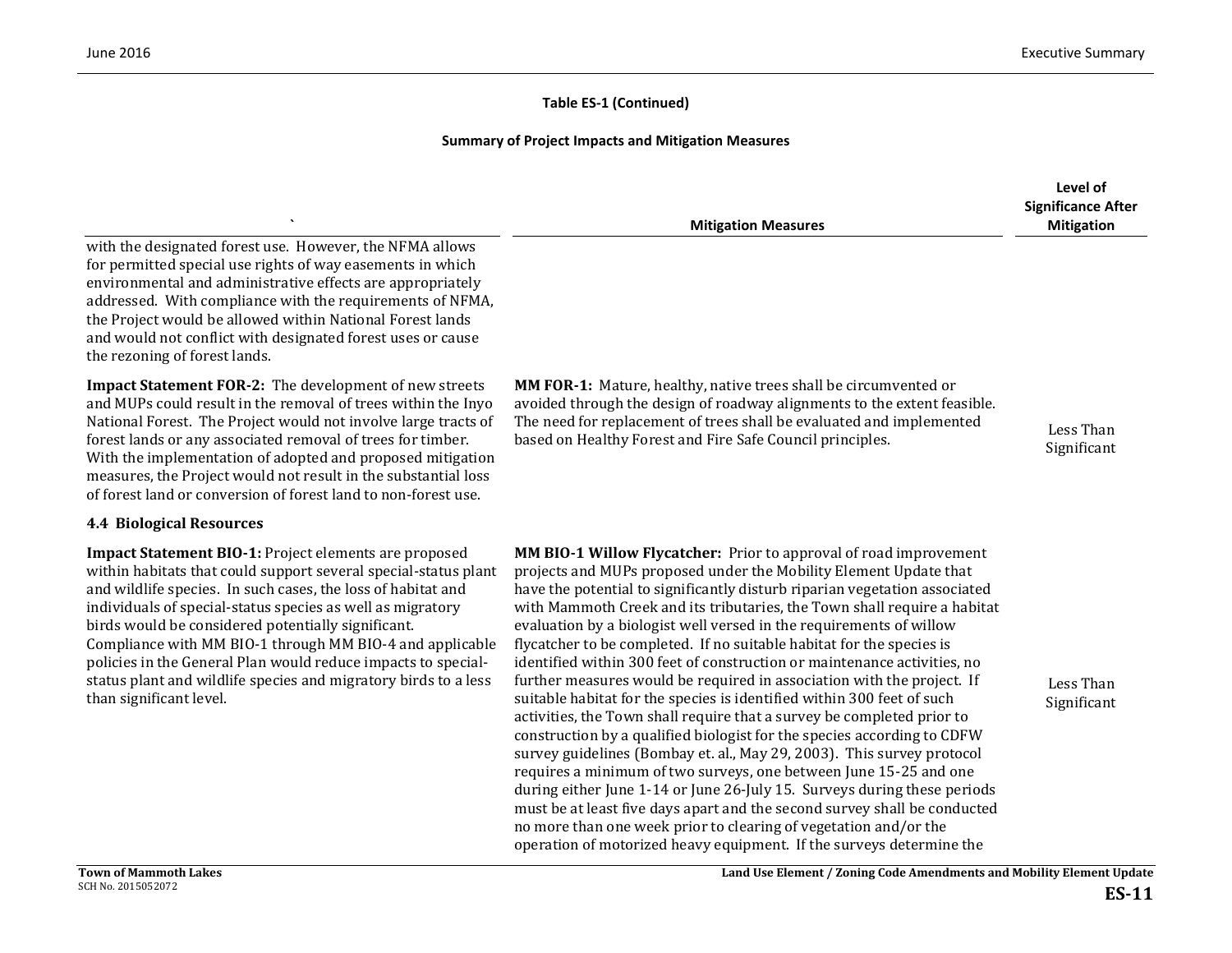| <b>Mitigation Measures</b>                                                                                                                                                                                                                                                                                                                                                                                                                                                                                                                                                                                                                                                                                                                                                                                                                                   | Level of<br><b>Significance After</b><br><b>Mitigation</b> |
|--------------------------------------------------------------------------------------------------------------------------------------------------------------------------------------------------------------------------------------------------------------------------------------------------------------------------------------------------------------------------------------------------------------------------------------------------------------------------------------------------------------------------------------------------------------------------------------------------------------------------------------------------------------------------------------------------------------------------------------------------------------------------------------------------------------------------------------------------------------|------------------------------------------------------------|
| species is not present within 300 feet of the area to be affected by an<br>individual project, no further action shall be required. If, however,<br>willow flycatcher is determined to be present and is using habitat within<br>300 feet of Project-related activities, inclusive of nesting and foraging,<br>the Town shall consult with CDFW prior to initiating any construction<br>activities in the area. Consultation may entail the processing of a 2081<br>Incidental Take Permit that includes certain conditions to avoid and/or<br>mitigate for potential impacts to the species. Such conditions could<br>include, but not be limited to, restrictions on the time of year for<br>construction, noise monitoring, restrictions on equipment use, and<br>others.                                                                                 |                                                            |
| MM BIO-2 Migratory Birds: To the extent practicable, brush and tree<br>removal related to projects proposed under the Land Use Element and<br>Zoning Code Amendments and Mobility Element Update shall be initiated<br>outside of the nesting bird season, which is generally held to be from<br>April 1 to August 31 in the Mammoth Lakes area, and shall be carried out<br>with no more than a two week lapse in the work. If the Town deems this<br>to not be practicable, the Town shall require a nesting bird survey by a<br>monitoring biologist to be conducted within 300 feet (for songbirds) and<br>500 feet (for raptorial birds) of construction sites no more than one<br>week prior to initiating construction to ensure no birds protected under<br>the MBTA and/or State Fish and Game Code Section 3503 et seq. are<br>harmed or harassed. |                                                            |
| If no active nests of songbirds and raptors are found within 300 feet and<br>500 feet, respectively, of the construction site, the work may begin. If<br>active nests are found within the survey areas the Town shall delineate a<br>buffer zone of 300 feet and 500 feet for songbirds and raptors,<br>respectively, around the nest. Based on the nature of the work to be<br>performed and the equipment to be used, the monitoring biologist may<br>reduce the buffer zone based on intervening vegetation and topography.<br>Such buffer zones shall remain in place until the young in the nest have<br>fledged or the nest has failed, as determined by the monitoring biologist.                                                                                                                                                                    |                                                            |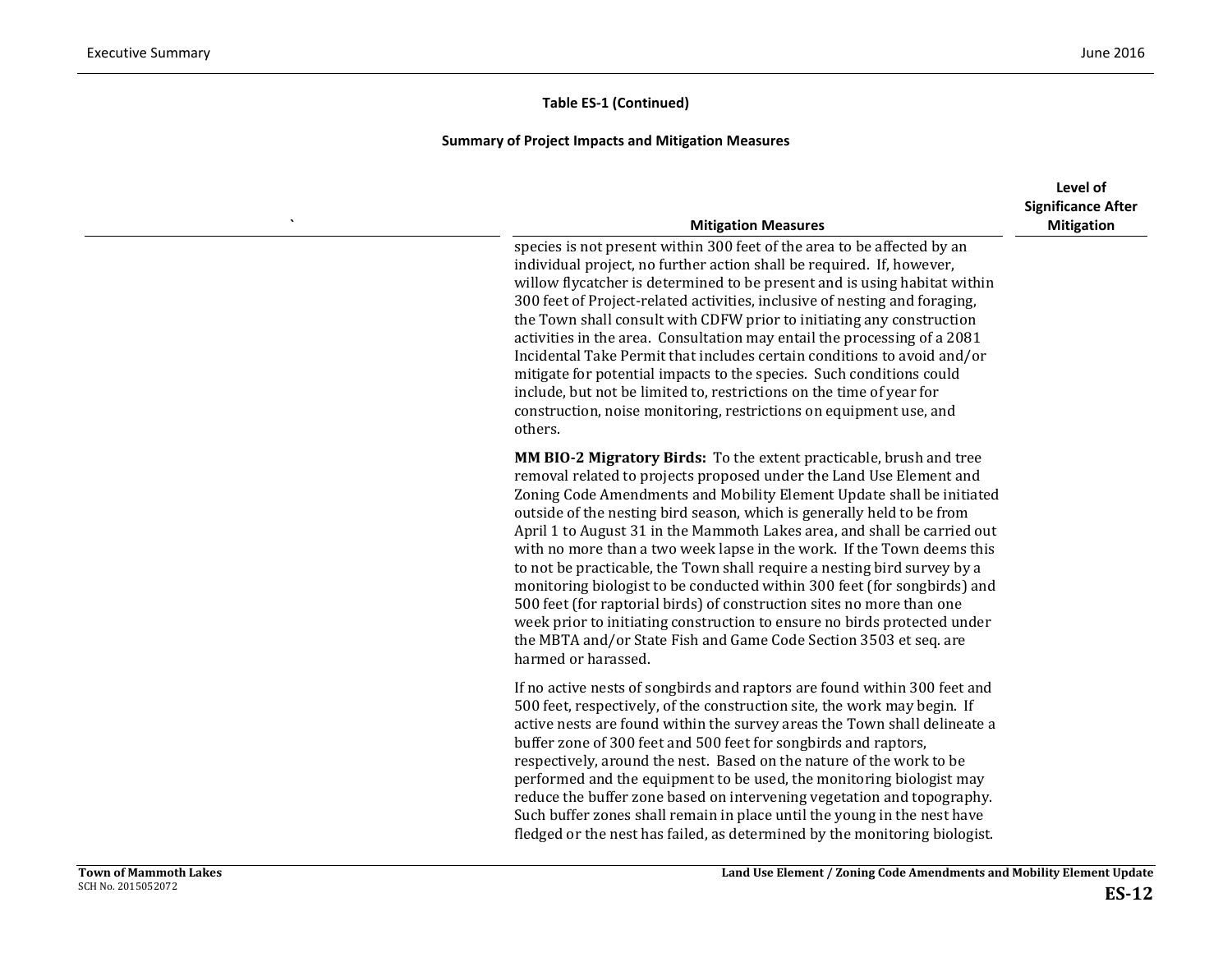| <b>Mitigation Measures</b>                                                                                                                                                                                                                                                                                                                                                                                                                                                                                                                                                                                                                                                                                                                                                                                          | Level of<br><b>Significance After</b><br><b>Mitigation</b> |
|---------------------------------------------------------------------------------------------------------------------------------------------------------------------------------------------------------------------------------------------------------------------------------------------------------------------------------------------------------------------------------------------------------------------------------------------------------------------------------------------------------------------------------------------------------------------------------------------------------------------------------------------------------------------------------------------------------------------------------------------------------------------------------------------------------------------|------------------------------------------------------------|
| All projects involving removal of trees or vegetation capable of<br>supporting nesting birds shall be subject to the requirements of this<br><b>Mitigation Measure.</b>                                                                                                                                                                                                                                                                                                                                                                                                                                                                                                                                                                                                                                             |                                                            |
| MM BIO-3 Other Special-Status Wildlife: As discussed earlier, there<br>are a number of wildlife species of special concern to Federal and State<br>resource agencies that are known or are expected to occur within the<br>planned road improvement and MUP areas under the Mobility Element<br>Update.                                                                                                                                                                                                                                                                                                                                                                                                                                                                                                             |                                                            |
| For such avian species, including northern goshawk, greater<br>$\blacksquare$<br>sage-grouse, yellow warbler, and great gray owl,<br>implementation of MM BIO-2 for nesting birds will suffice in<br>reducing impacts to these species to less than significant.                                                                                                                                                                                                                                                                                                                                                                                                                                                                                                                                                    |                                                            |
| For such amphibian species, including the Mount Lyell<br>Е<br>salamander and Yosemite toad, where suitable habitat exists for<br>these species, a thorough search of areas to be disturbed shall be<br>made by construction personnel trained in the methods of<br>searching for these species. If any amphibians are found,<br>regardless of species, they will be captured and relocated in like<br>habitat no less than 100 feet away from construction sites.                                                                                                                                                                                                                                                                                                                                                   |                                                            |
| For such special-status mammal species with the potential to<br>П<br>occur in conjunction with particular project components,<br>including the Sierra Nevada red fox, Pacific marten, Sierra<br>Nevada mountain beaver, Townsend's western big-eared bat,<br>and Mount Lyell shrew, and where suitable habitat for these<br>species exists in the Project Area, pre-construction surveys shall<br>be conducted by a biologist familiar with the sign of each species<br>to identify signs of their presence or determine their absence no<br>more than two weeks prior to initiating construction activities.<br>Such surveys shall encompass the area to be disturbed and the<br>habitat within 300 feet of construction activities. Due the<br>secretive and/or nocturnal activity patterns of these species, the |                                                            |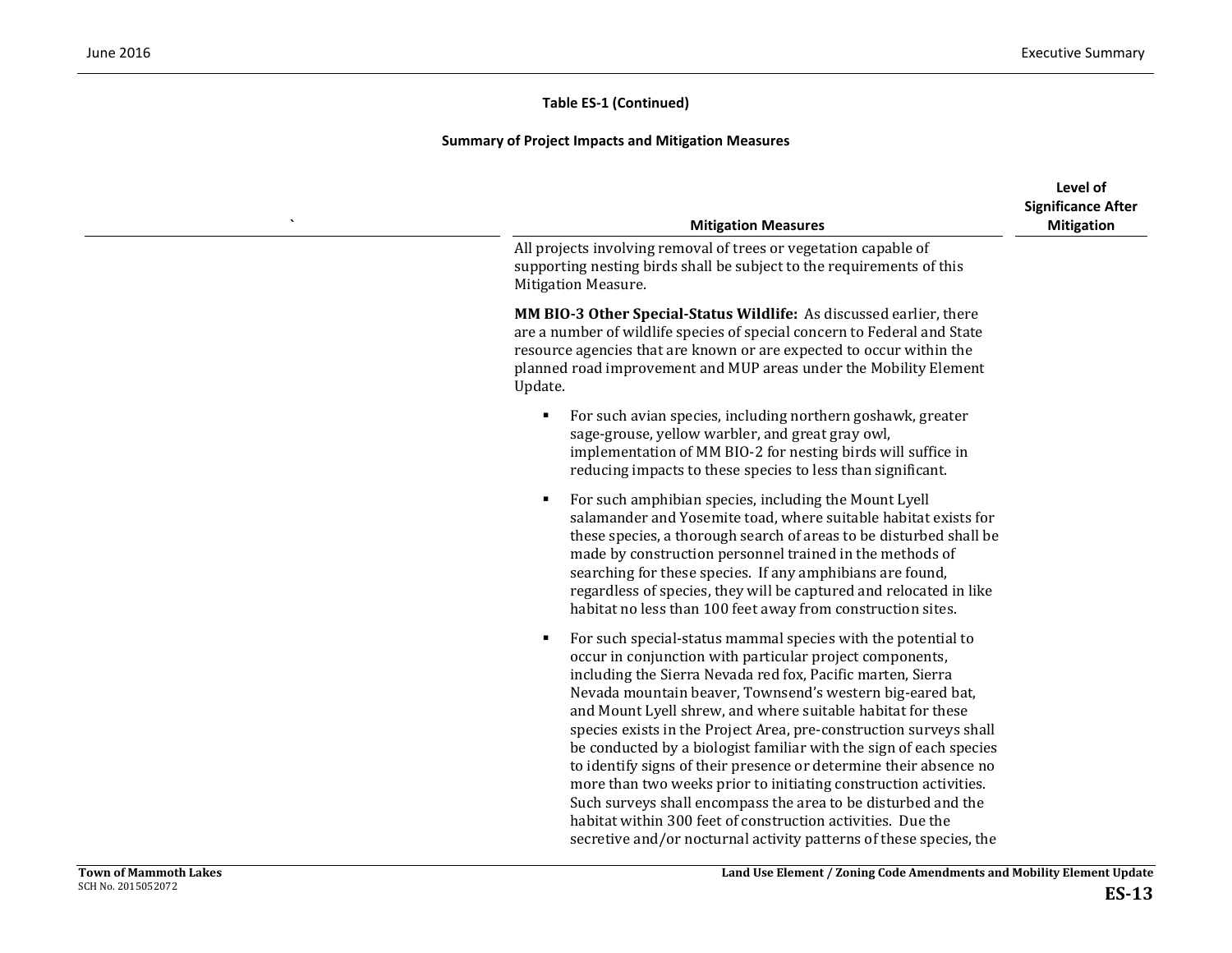#### **Summary of Project Impacts and Mitigation Measures**

| <b>Mitigation Measures</b>                                                                                                                                                                                                                                                                                                                                                                                                                                                                                                                                                                                                                                                                                                                                                                                                                                                                                                                                                                    | Level of<br><b>Significance After</b><br><b>Mitigation</b> |
|-----------------------------------------------------------------------------------------------------------------------------------------------------------------------------------------------------------------------------------------------------------------------------------------------------------------------------------------------------------------------------------------------------------------------------------------------------------------------------------------------------------------------------------------------------------------------------------------------------------------------------------------------------------------------------------------------------------------------------------------------------------------------------------------------------------------------------------------------------------------------------------------------------------------------------------------------------------------------------------------------|------------------------------------------------------------|
| following signs shall be used:                                                                                                                                                                                                                                                                                                                                                                                                                                                                                                                                                                                                                                                                                                                                                                                                                                                                                                                                                                |                                                            |
| o Mount Lyell shrew - evidence of nests of dry leaves or grasses<br>in stumps or under logs or piles of brush.                                                                                                                                                                                                                                                                                                                                                                                                                                                                                                                                                                                                                                                                                                                                                                                                                                                                                |                                                            |
| o Townsend's western big-eared bat - evidence of occupation by<br>colonies in caves, mine tunnels, and buildings.                                                                                                                                                                                                                                                                                                                                                                                                                                                                                                                                                                                                                                                                                                                                                                                                                                                                             |                                                            |
| o Sierra Nevada mountain beaver - evidence of extensive<br>tunnels, runways and burrows beneath dense streamside<br>vegetation.                                                                                                                                                                                                                                                                                                                                                                                                                                                                                                                                                                                                                                                                                                                                                                                                                                                               |                                                            |
| o Pacific marten - evidence of den, normally in hollow trees or<br>downed logs.                                                                                                                                                                                                                                                                                                                                                                                                                                                                                                                                                                                                                                                                                                                                                                                                                                                                                                               |                                                            |
| o Sierra Nevada red fox - evidence of den, normally on slopes<br>with porous soils.                                                                                                                                                                                                                                                                                                                                                                                                                                                                                                                                                                                                                                                                                                                                                                                                                                                                                                           |                                                            |
| If no evidence of the presence of any of these species is found, no further<br>mitigation activities shall be required. However, if evidence of the<br>presence of any of these species is observed, impacts will be avoided or<br>minimized in one or more of the following ways and in consultation with<br>CDFW and/or USFS: realigning roads and/or trails so as to retain a 100-<br>foot buffer between the occupied site and construction activities and<br>human use; suspending construction activities within 300 feet of the den,<br>nest, or bat roosts during the breeding period, (generally held to be<br>March 1 to July 31 for these species); verifying the actual occupation of<br>dens, nests, or roosts by means such as placing tracking medium around<br>the den or nest entrance or conducting a bat survey at the roost entrance<br>at sunset; temporarily blocking the entrance of a den or nest verified to<br>be unoccupied until after construction is completed. |                                                            |
| MM BIO-4 Special-Status Plants: Prior to approval of individual<br>projects proposed under the Land Use Element and Zoning Code<br>Amendments and Mobility Element Update that are determined to have                                                                                                                                                                                                                                                                                                                                                                                                                                                                                                                                                                                                                                                                                                                                                                                         |                                                            |

habitat suitable to support special-status plants, the Town shall require a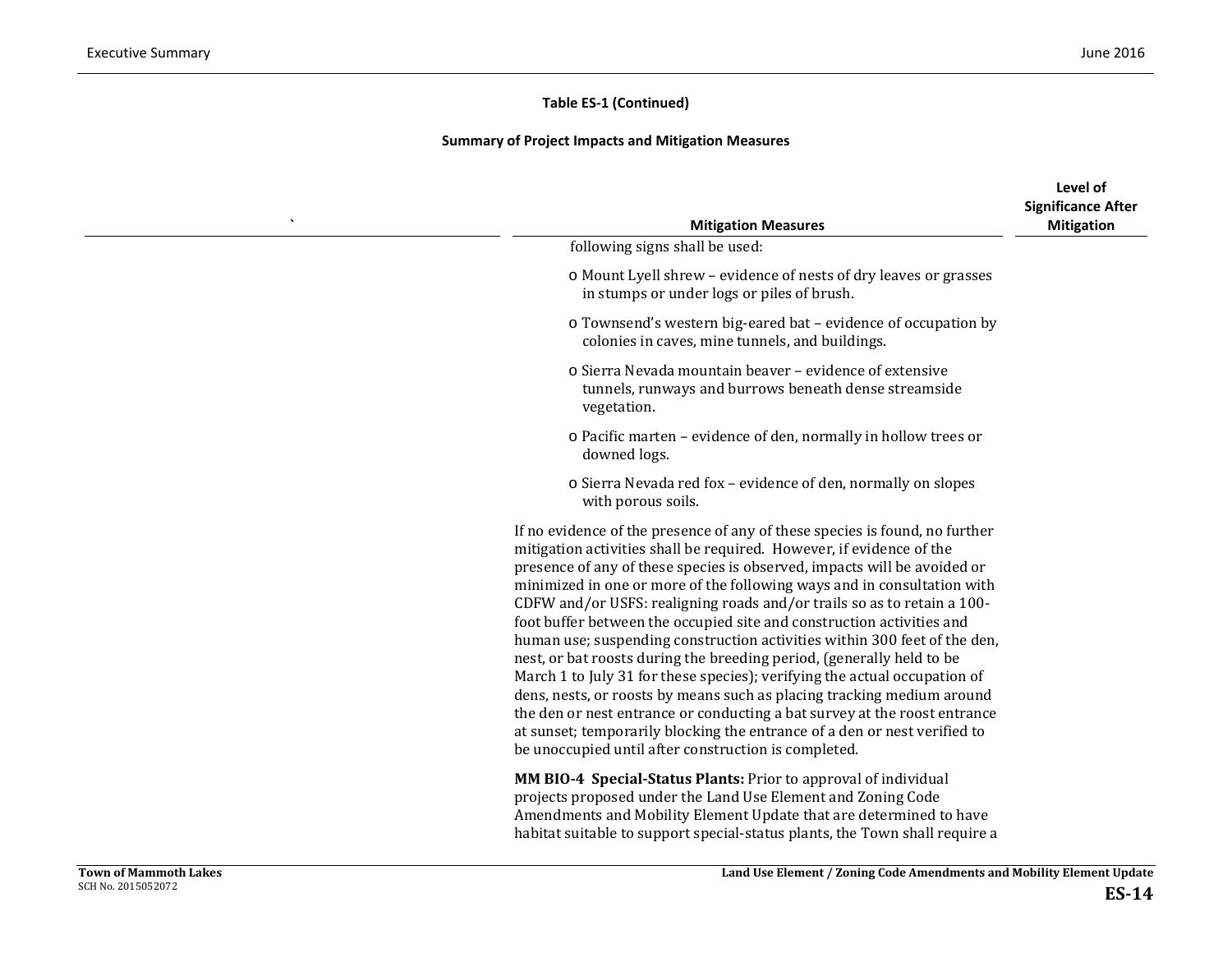#### **Summary of Project Impacts and Mitigation Measures**

|                                                                                                                                                                                                                                                                                                                                                                                                                                                                                                                                                                     | <b>Mitigation Measures</b>                                                                                                                                                                                                                                                                                                                                                                                                                                                                                                                                                                                                                                                                                                                                                                                                                                                                                                                                                                                                                                                                                                                                                                                                                                                   | Level of<br><b>Significance After</b><br><b>Mitigation</b> |
|---------------------------------------------------------------------------------------------------------------------------------------------------------------------------------------------------------------------------------------------------------------------------------------------------------------------------------------------------------------------------------------------------------------------------------------------------------------------------------------------------------------------------------------------------------------------|------------------------------------------------------------------------------------------------------------------------------------------------------------------------------------------------------------------------------------------------------------------------------------------------------------------------------------------------------------------------------------------------------------------------------------------------------------------------------------------------------------------------------------------------------------------------------------------------------------------------------------------------------------------------------------------------------------------------------------------------------------------------------------------------------------------------------------------------------------------------------------------------------------------------------------------------------------------------------------------------------------------------------------------------------------------------------------------------------------------------------------------------------------------------------------------------------------------------------------------------------------------------------|------------------------------------------------------------|
|                                                                                                                                                                                                                                                                                                                                                                                                                                                                                                                                                                     | survey be completed by a qualified botanist for special-status plant<br>species within 100 feet on either side of a trail alignment or within the<br>disturbance area of other proposed projects. These surveys shall be<br>conducted during the blooming period for the potential occurring<br>species, which is when they are most easily identifiable. For those<br>species with at least a low potential to occur in the Project Area, this<br>period is usually from late June to mid-August. If no special-status plant<br>species are located within the area of disturbance, no further action shall<br>be required. If special-status plant species are located within such areas<br>and are likely to be impacted by and individual project, conservation<br>actions shall be implemented. Such actions shall include, but not<br>necessarily limited to, re-routing the trail alignment so as to avoid or<br>minimize impacts to special-status plants while preserving an off-site<br>population that is substantially larger than the population to be<br>impacted, developing a transplantation program, and collecting seeds to<br>move populations elsewhere out of harm's way. These measures shall be<br>developed in consultation with the CDFW and USFS. |                                                            |
| Impact Statement BIO-2: Project-related construction and<br>maintenance activities could result in the loss of high priority<br>inventory communities and drainage-associated vegetation<br>under CDFW jurisdiction. These impacts would be<br>considered potentially significant and may require Section<br>1602 Permit from CDFW. With the implementation of Section<br>1602 Permit and compliance with MM BIO-5 and applicable<br>policies in the General Plan, impacts to special-status habitats<br>and drainage-associated vegetation under CDFW jurisdiction | MM BIO-5 Special-Status Habitats: Three vegetation types within the<br>Project Area that are considered special-status: aspen forest and<br>woodland, mixed willow riparian scrub, and montane wet meadow. To<br>the extent practicable Project components shall avoid these vegetation<br>types. In the event this is not practicable, impacts shall be minimized by<br>restricting the Project footprint, including temporary and permanent<br>impacts, to the minimum required to implement the project.<br>In the event the Town elects to repair, maintain and/or improve trail                                                                                                                                                                                                                                                                                                                                                                                                                                                                                                                                                                                                                                                                                         | Less than<br>Significant                                   |
| would be reduced to a less than significant level.                                                                                                                                                                                                                                                                                                                                                                                                                                                                                                                  | crossings along stream courses and other drainage features (that often<br>support the special-status vegetation types mentioned above) in<br>association with individual projects proposed under the Project, prior to                                                                                                                                                                                                                                                                                                                                                                                                                                                                                                                                                                                                                                                                                                                                                                                                                                                                                                                                                                                                                                                       |                                                            |

approval the Town shall notify and consult with the CDFW regarding the need for a Streambed Alteration Agreement (SAA). All work shall be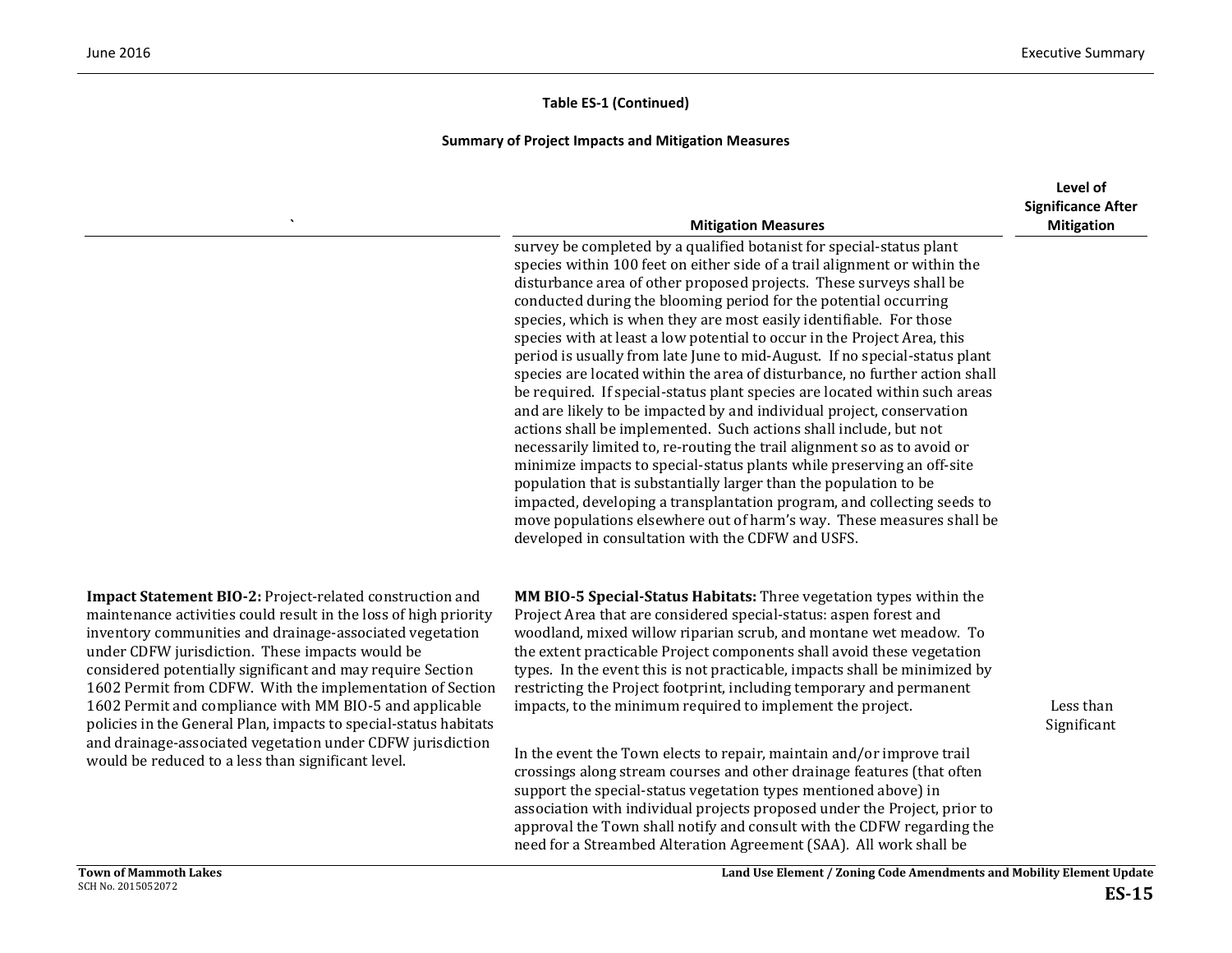| <b>Mitigation Measures</b>                                                                                                                                                                                                                                                                                                                                                                                                                                                                                                                     | Level of<br><b>Significance After</b><br><b>Mitigation</b> |
|------------------------------------------------------------------------------------------------------------------------------------------------------------------------------------------------------------------------------------------------------------------------------------------------------------------------------------------------------------------------------------------------------------------------------------------------------------------------------------------------------------------------------------------------|------------------------------------------------------------|
| performed in compliance with the conditions set forth in the SAA, as<br>determined by the CDFW. Such conditions may include the in-kind<br>replacement or restoration of riparian habitat at a 1:1 ratio for<br>temporary impacts and a 2:1 ratio for permanent impacts within the<br>Project Area, or as otherwise directed by the CDFW. Alternatively, if the<br>impacts are very minor, the CDFW may, at its discretion, allow the work<br>to proceed under a letter of law without mitigation other than<br>notification and consultation. |                                                            |
| As part of the SAA agreement process and prior to beginning<br>construction within CDFW regulated drainages, a Habitat Mitigation and<br>Monitoring Plan (HMMP) should be developed in coordination with the<br>CDFW and USFS if necessary that ensures no net loss of riparian habitat<br>value or acreage. The HMMP shall include, but not necessarily be limited<br>to, the following:                                                                                                                                                      |                                                            |
| The establishment of a reference site near regulated resources<br>to be impacted that have similar hydrology, soil regimes, and<br>exposure as the resources to be impacted.                                                                                                                                                                                                                                                                                                                                                                   |                                                            |
| The establishment of baseline conditions at the reference site<br>regarding absolute native shrub and tree cover, woody shrub<br>and tree stalk density, percentage cover by non-native plant<br>species, and plant species diversity the vegetation using the<br>Sorensen method within a 400 square foot prescribed reference<br>plot.                                                                                                                                                                                                       |                                                            |
| The establishment of a restoration site to encompass the<br>mitigation needs of one or more Project elements either on the<br>Project element site or off site within the Mammoth Creek<br>watershed.                                                                                                                                                                                                                                                                                                                                          |                                                            |
| A minimum 3-year establishment, monitoring, and maintenance                                                                                                                                                                                                                                                                                                                                                                                                                                                                                    |                                                            |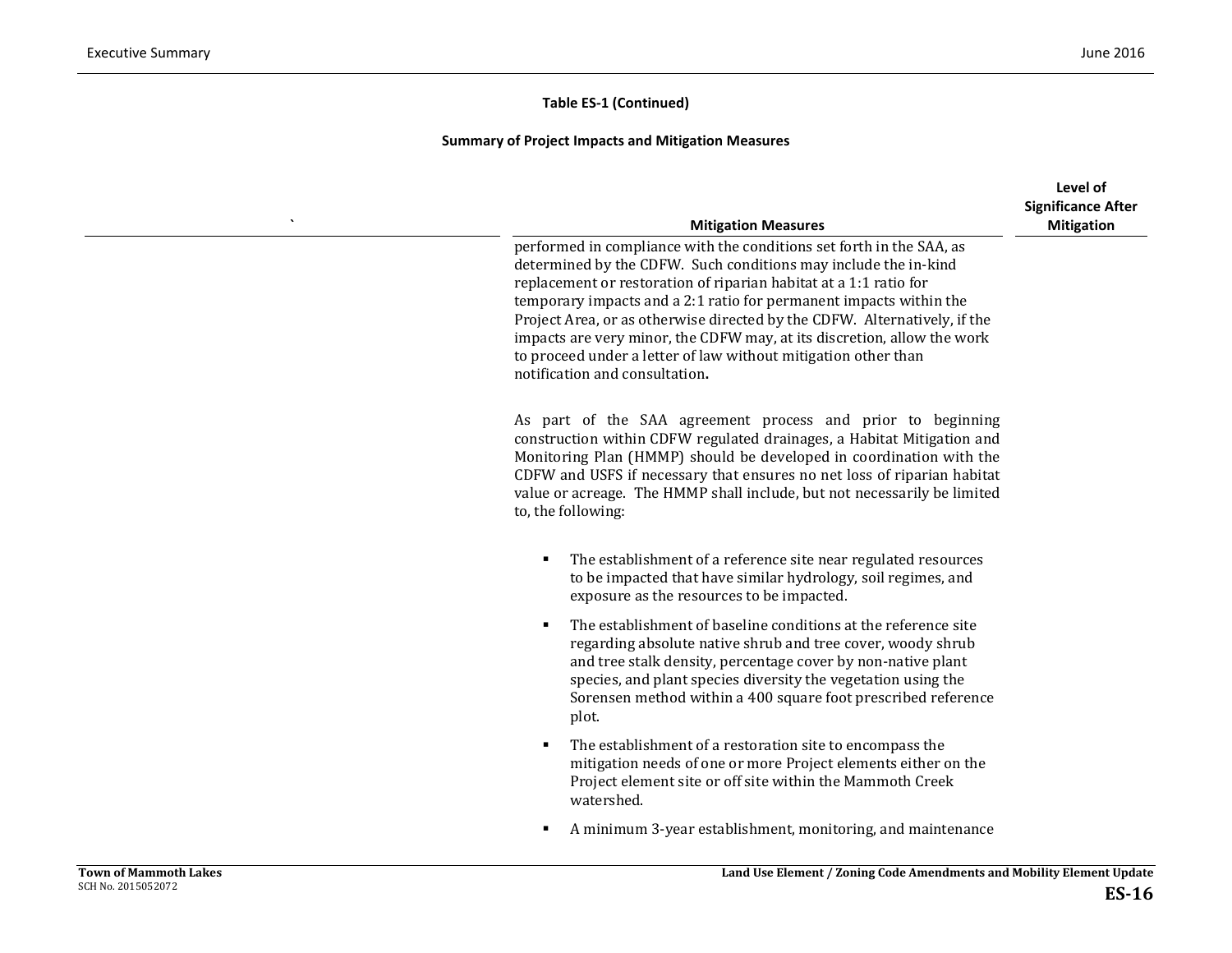| $\hat{\phantom{a}}$                                                                                                                                                                                                                                                                                                                                                                                                                                                                                                                                                                            | <b>Mitigation Measures</b>                                                                                                                                                                                                                                                                                                                                                                                                                                                                                                                                                                                                                                                                                                                                                                                                                                                                                                                                                                                                                                                 | Level of<br><b>Significance After</b><br><b>Mitigation</b> |
|------------------------------------------------------------------------------------------------------------------------------------------------------------------------------------------------------------------------------------------------------------------------------------------------------------------------------------------------------------------------------------------------------------------------------------------------------------------------------------------------------------------------------------------------------------------------------------------------|----------------------------------------------------------------------------------------------------------------------------------------------------------------------------------------------------------------------------------------------------------------------------------------------------------------------------------------------------------------------------------------------------------------------------------------------------------------------------------------------------------------------------------------------------------------------------------------------------------------------------------------------------------------------------------------------------------------------------------------------------------------------------------------------------------------------------------------------------------------------------------------------------------------------------------------------------------------------------------------------------------------------------------------------------------------------------|------------------------------------------------------------|
|                                                                                                                                                                                                                                                                                                                                                                                                                                                                                                                                                                                                | (trash collection, weeding, etc.) period.                                                                                                                                                                                                                                                                                                                                                                                                                                                                                                                                                                                                                                                                                                                                                                                                                                                                                                                                                                                                                                  |                                                            |
|                                                                                                                                                                                                                                                                                                                                                                                                                                                                                                                                                                                                | The establishment of the following success criteria within a 400<br>л<br>square foot prescribed plot within the restoration site - 70 % of<br>baseline absolute cover by native shrubs and trees; 70 % of<br>baseline woody shrub and tree stalk density; no more than 5%<br>cover by non-native plant species; and a Sorensen value of 0.6.                                                                                                                                                                                                                                                                                                                                                                                                                                                                                                                                                                                                                                                                                                                               |                                                            |
| <b>Impact Statement BIO-3: Buildout of vacant parcels and</b><br>construction of road improvements and MUPs may affect<br>wetlands and/or other jurisdictional features through<br>potential dredging and filling activities. These impacts would<br>be potentially significant and may require CWA Section 404<br>Permits from the ACOE, and a Section 401 Water Quality<br>Certification from the RWQCB. With the implementation of<br>such permits and compliance with MM BIO-6 and applicable<br>polices in the General Plan, impacts would be reduced to less<br>than significant levels. | MM BIO-6 Federally Protected Wetlands: Prior to any project<br>approval for construction, repair, maintenance and/or improvements in<br>association with individual projects proposed under the Land Use<br>Element and Zoning Code Updates and Mobility Element Update within<br>waters of the U.S. and federally protected wetlands, the Town shall notify<br>and consult with the ACOE regarding the need for a Section 404 Permit<br>and the RWQCB regarding the need for its 401 certification. All work<br>shall be performed in compliance with the conditions set forth in the<br>Permit, as determined by the ACOE. Such conditions may include the in-<br>kind replacement or restoration of waters and/or wetlands at a ratio of<br>1:1 for temporary impacts and a ratio of 2:1 for permanent impacts<br>within the Project Area, or as otherwise directed by the ACOE.<br>Alternatively, if the impacts are less than 0.1 acre, the ACOE may, at its<br>discretion, allow the work to proceed without mitigation other than<br>notification and consultation. | Less Than<br>Significant                                   |
|                                                                                                                                                                                                                                                                                                                                                                                                                                                                                                                                                                                                | The mitigation shall use the same approach as is outlined above for the<br>mitigation of impacts to CDFW regulated special-status habitats. As is<br>usually the case, CDFW jurisdiction extends beyond that of ACOE and<br>mitigation for impacts to CDFW regulated resources is inclusive of ACOE<br>mitigation needs.                                                                                                                                                                                                                                                                                                                                                                                                                                                                                                                                                                                                                                                                                                                                                   |                                                            |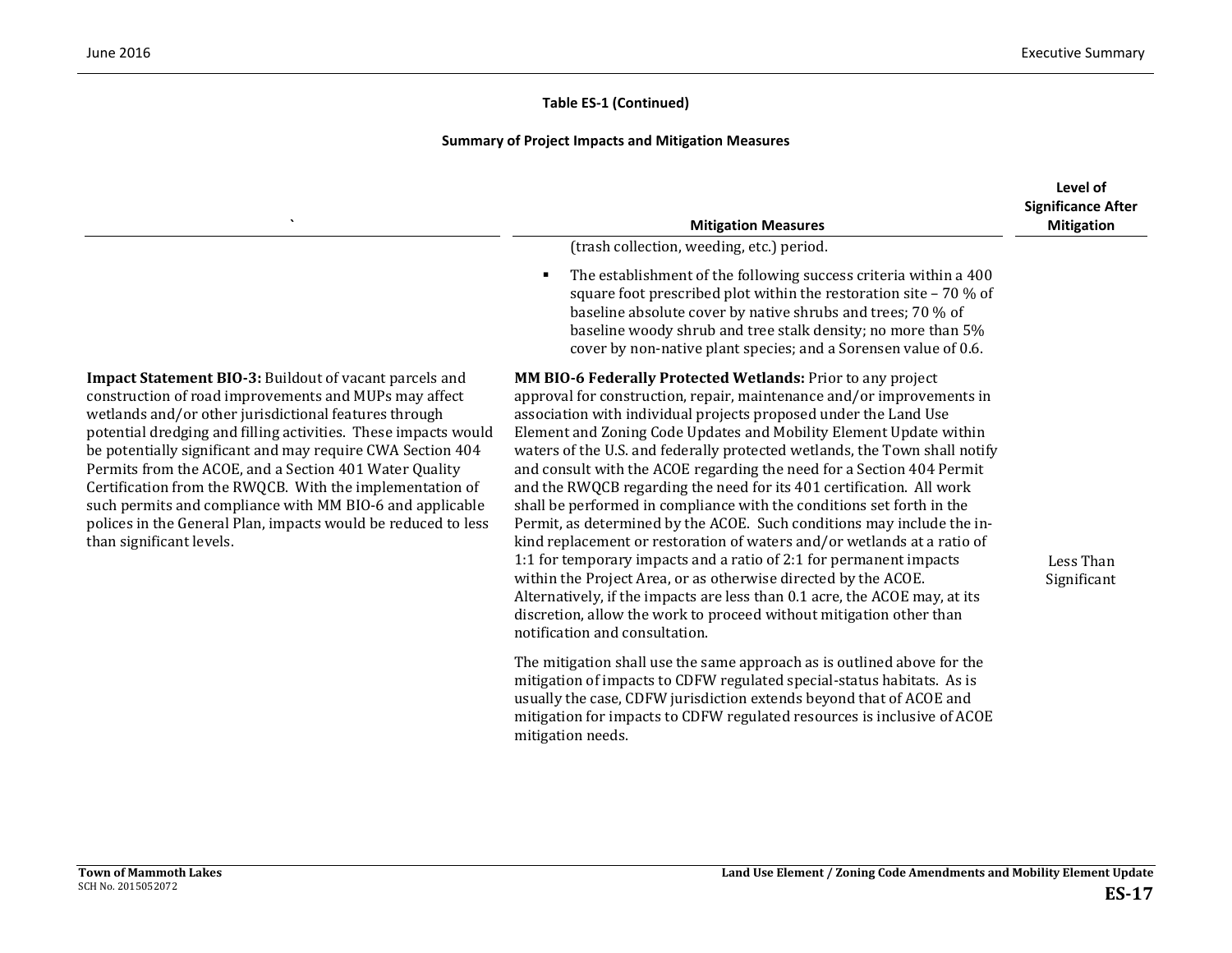|                                                                                                                                                                                                                                                                                                                                                                                                                                                                                                                                                                                                                                                                                                                                                                                                                                                                                                                                                               | <b>Mitigation Measures</b>                       | Level of<br><b>Significance After</b><br><b>Mitigation</b> |
|---------------------------------------------------------------------------------------------------------------------------------------------------------------------------------------------------------------------------------------------------------------------------------------------------------------------------------------------------------------------------------------------------------------------------------------------------------------------------------------------------------------------------------------------------------------------------------------------------------------------------------------------------------------------------------------------------------------------------------------------------------------------------------------------------------------------------------------------------------------------------------------------------------------------------------------------------------------|--------------------------------------------------|------------------------------------------------------------|
| Impact Statement BIO-4: Because the majority of the<br>Project Area is within the Town's UGB, impacts related to the<br>movement of wildlife are not expected to be significant and<br>no mitigation would be required.                                                                                                                                                                                                                                                                                                                                                                                                                                                                                                                                                                                                                                                                                                                                       | No mitigation measures are necessary.            | Less than<br>Significant                                   |
| Impact Statement BIO-5: With the development of vacant<br>parcels within the Town and construction associated with the<br>road improvement and MUP projects, a number of trees<br>would be removed. The Town's Tree Removal and Protection<br>Ordinance requires a permit to remove certain species of<br>trees and requires replacement of trees. Additionally,<br>potential conflicts between humans and their pets and<br>wildlife are likely to currently occur within and adjacent to<br>the Project Area, particularly in the MUP areas, and as such,<br>the Project could conflict with the management goals and<br>standards and guidelines of the Inyo National Forest Land<br>and Resource Management Plan (LRMP). These impacts<br>could be significant; however, compliance with adopted<br>mitigation measures and implementation of the prescribed<br>mitigation measure would reduce any potential impacts to<br>less than significant levels. | No additional mitigation measures are necessary. | Less than<br>Significant                                   |
| Impact Statement BIO-6: At this time there are no adopted<br>or on-going region-wide habitat conservation plans in the<br>area that would be affected by implementation of the Project.<br>Thus, no Project-related impacts would occur in this regard<br>and no mitigation would be required.                                                                                                                                                                                                                                                                                                                                                                                                                                                                                                                                                                                                                                                                | No mitigation measures are necessary.            | No Impact                                                  |
| <b>4.5 Cultural Resources</b>                                                                                                                                                                                                                                                                                                                                                                                                                                                                                                                                                                                                                                                                                                                                                                                                                                                                                                                                 |                                                  |                                                            |
| <b>Impact Statement CUL-1: Project-related demolition,</b><br>construction, maintenance, and/or improvement activities<br>would have the potential to cause a potentially significant<br>impact to historical resources. Compliance with GPMM 4.14-<br>1 and 4.14-3 and applicable policies in the General Plan                                                                                                                                                                                                                                                                                                                                                                                                                                                                                                                                                                                                                                               | No mitigation measures are necessary.            | Less Than<br>Significant                                   |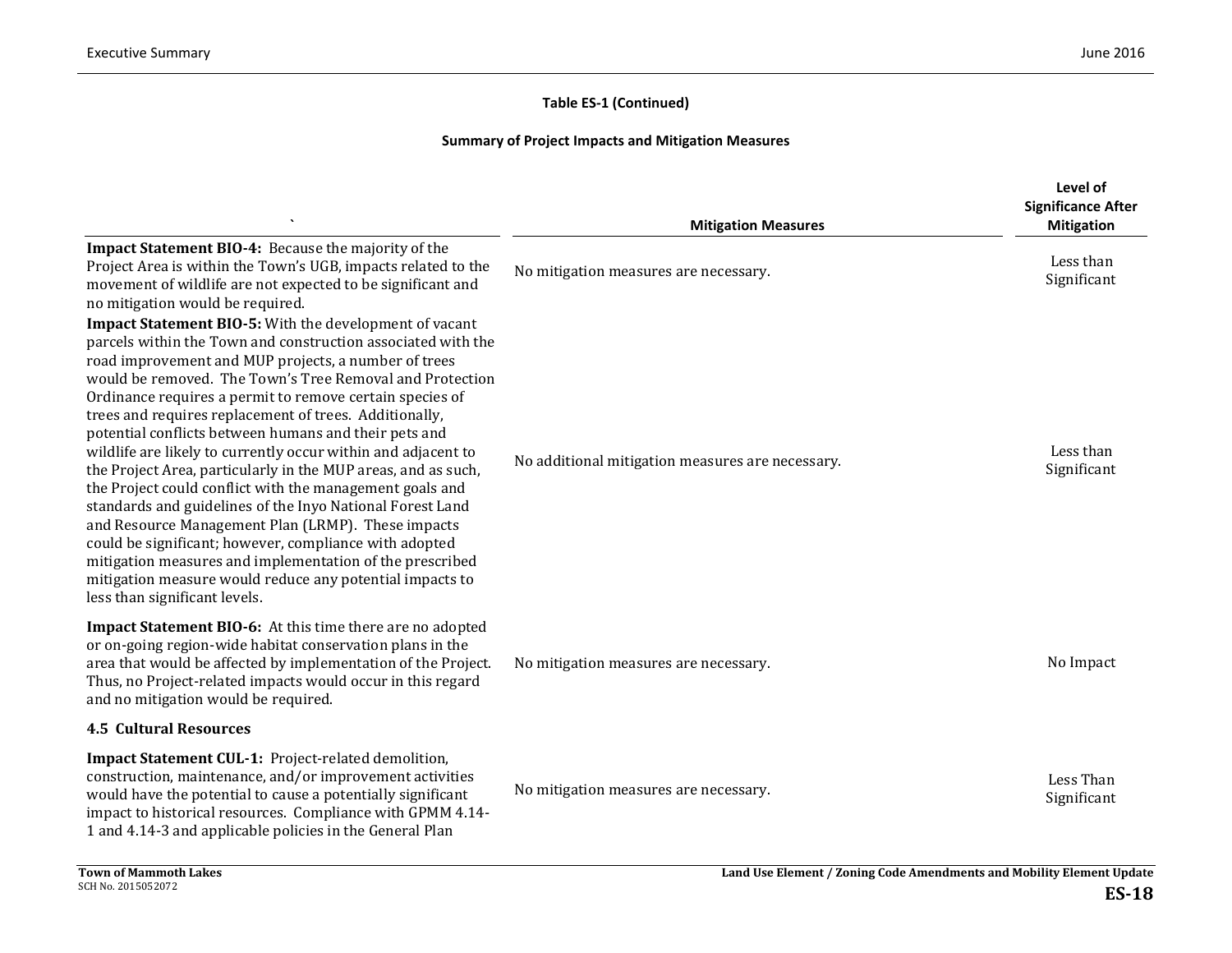|                                                                                                                                                                                                                                                                                                                                                                                                             | <b>Mitigation Measures</b>                                                                                                                                                                                                                                                                                                                                                                                                                                                                                                                                                                                                                                                                                                                                                                                                                                                                                                                                                                                                                                                                                                                                                                                                                                                                                                        | Level of<br><b>Significance After</b><br><b>Mitigation</b> |
|-------------------------------------------------------------------------------------------------------------------------------------------------------------------------------------------------------------------------------------------------------------------------------------------------------------------------------------------------------------------------------------------------------------|-----------------------------------------------------------------------------------------------------------------------------------------------------------------------------------------------------------------------------------------------------------------------------------------------------------------------------------------------------------------------------------------------------------------------------------------------------------------------------------------------------------------------------------------------------------------------------------------------------------------------------------------------------------------------------------------------------------------------------------------------------------------------------------------------------------------------------------------------------------------------------------------------------------------------------------------------------------------------------------------------------------------------------------------------------------------------------------------------------------------------------------------------------------------------------------------------------------------------------------------------------------------------------------------------------------------------------------|------------------------------------------------------------|
| would reduce impacts to historical resources to a less than<br>significant level.                                                                                                                                                                                                                                                                                                                           |                                                                                                                                                                                                                                                                                                                                                                                                                                                                                                                                                                                                                                                                                                                                                                                                                                                                                                                                                                                                                                                                                                                                                                                                                                                                                                                                   |                                                            |
| Impact Statement CUL-2: Project-related demolition,<br>construction, maintenance, and/or improvement activities<br>would have the potential to cause a potentially significant<br>impact to archaeological resources. Compliance with TSMM<br>4.D-3 through TSMM 4.D-6 and applicable policies in the<br>General Plan would reduce impacts to archaeological<br>resources to a less than significant level. | <b>TSMM 4.D-3:</b> The Town shall conduct a Phase I Cultural Resources<br>Assessment of individual project areas to identify any archaeological<br>resources within the area of a proposed project component. The Area of<br>Potential Effect (APE) will be the focus of the analyses for projects<br>located on federal lands per Section 106. The Phase I assessment shall<br>include cultural resources records searches through the Eastern<br>Information Center (as needed) and the Inyo National Forest Field Office,<br>a Sacred Lands File search through the Native American Heritage<br>Commission and follow-up Native American consultation, and a<br>pedestrian survey of the Project area. (Note: Surveys may not be<br>required in areas of the TSMP and SHARP that have already been<br>surveyed unless resources were identified, such a determination should<br>be made in consultation with the Inyo National Forest).<br>If resources are identified during the Phase I assessment, then a Phase II<br>assessment shall be required, as described in Mitigation Measure 4.D.-4<br>If no resources are identified as part of the assessment, no further<br>analyses or mitigation shall be warranted, unless it can be determined<br>that the project has a high potential to encounter buried archaeological | Less Than<br>Significant                                   |
|                                                                                                                                                                                                                                                                                                                                                                                                             | or historical resources;<br>If it determined that there is a moderate or high potential to encounter<br>buried archaeological resources, appropriate mitigation shall be<br>developed and implemented. Appropriate Mitigation may include<br>realignment of the trail redesign of the project to avoid the sensitive<br>area, in which case no additional mitigation would be required. If<br>avoidance is not possible, appropriate mitigation may include but not be<br>limited to the following: []                                                                                                                                                                                                                                                                                                                                                                                                                                                                                                                                                                                                                                                                                                                                                                                                                            |                                                            |
| Impact Statement CUL-3: Project-related construction,<br>maintenance, and improvement activities would have the                                                                                                                                                                                                                                                                                             | TSMM 4.D-8: If paleontological resources are encountered during<br>implementation of the Project, ground-disturbing activities shall                                                                                                                                                                                                                                                                                                                                                                                                                                                                                                                                                                                                                                                                                                                                                                                                                                                                                                                                                                                                                                                                                                                                                                                              | Less Than<br>Significant                                   |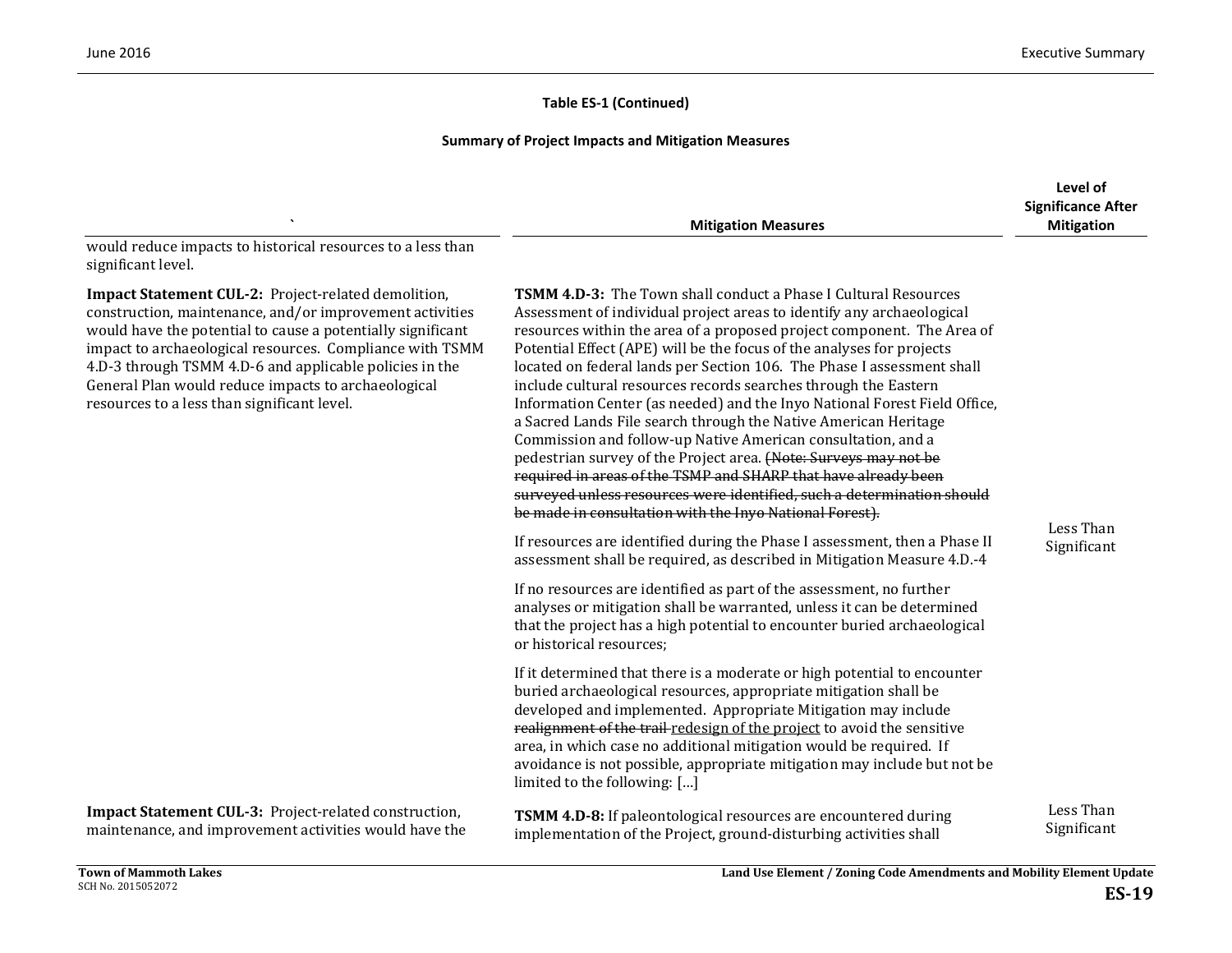#### **Summary of Project Impacts and Mitigation Measures**

|                                                                                                                                                                                                                                                       |                                                                                                                                                                                                                                                                                                                                                                                                                                                                                                                                                                                                                                                                                                                                                                                                                                                                                                                                                                                                                                                                                                                                                                                                                                                                                                                                                                                                                                                                                                                                                                                                                                                                                                                                                                                                                                                                                                                                                                                                                                                                                                                                                                             | Level of                      |
|-------------------------------------------------------------------------------------------------------------------------------------------------------------------------------------------------------------------------------------------------------|-----------------------------------------------------------------------------------------------------------------------------------------------------------------------------------------------------------------------------------------------------------------------------------------------------------------------------------------------------------------------------------------------------------------------------------------------------------------------------------------------------------------------------------------------------------------------------------------------------------------------------------------------------------------------------------------------------------------------------------------------------------------------------------------------------------------------------------------------------------------------------------------------------------------------------------------------------------------------------------------------------------------------------------------------------------------------------------------------------------------------------------------------------------------------------------------------------------------------------------------------------------------------------------------------------------------------------------------------------------------------------------------------------------------------------------------------------------------------------------------------------------------------------------------------------------------------------------------------------------------------------------------------------------------------------------------------------------------------------------------------------------------------------------------------------------------------------------------------------------------------------------------------------------------------------------------------------------------------------------------------------------------------------------------------------------------------------------------------------------------------------------------------------------------------------|-------------------------------|
|                                                                                                                                                                                                                                                       |                                                                                                                                                                                                                                                                                                                                                                                                                                                                                                                                                                                                                                                                                                                                                                                                                                                                                                                                                                                                                                                                                                                                                                                                                                                                                                                                                                                                                                                                                                                                                                                                                                                                                                                                                                                                                                                                                                                                                                                                                                                                                                                                                                             | <b>Significance After</b>     |
| potential to cause a potentially significant impact to<br>paleontological resources. Compliance with TSMM 4.D-8 and<br>applicable policies in the General Plan would reduce impacts<br>to paleontological resources to a less than significant level. | <b>Mitigation Measures</b><br>temporarily be redirected from the vicinity of the find. The Town shall<br>immediately notify a qualified paleontologist of the find. The<br>paleontologist shall coordinate with the Town as to the immediate<br>treatment of the find until a proper site visit and evaluation is made by<br>the paleontologist. Treatment may include the implementation of<br>salvage excavations or preservation in place. If preservation in place is<br>not feasible, the paleontologist shall implement a paleontological salvage<br>program to remove the resources form the project site. Any fossils<br>encountered and recovered shall be prepared to the point of<br>identification and catalogued before they are submitted to their final<br>repository. Any fossils collected shall be curated at a public, non-profit<br>institution with a research interest in the materials, such as the<br>University of California Museum of Paleontology or the Natural History<br>Museum of Los Angeles County, if such an institution agrees to accept the<br>fossils. If no institution accepts the fossil collection, they shall be<br>donated to a local school in the area for educational purposes.<br>Accompanying notes, maps, and photographs shall also be filed at the<br>repository and/or school. The paleontologist shall prepare a final report<br>on the find that shall include appropriate description of the fossils,<br>treatment, and curation. A copy of the report shall be filed with the<br>Town and an appropriate paleontological institution, and shall<br>accompany any curated fossils. The paleontologist shall also determine<br>the need for paleontological monitoring for any ground-disturbing<br>activities in the area of the find thereafter. If paleontological resources<br>are encountered on federal lands, ground-disturbing activities shall cease<br>in the immediate vicinity of the find and the Inyo National Forest shall be<br>contacted immediately. In such cases, the Inyo National Forest shall<br>provide direction as to the appropriate evaluation, treatment, and<br>curation of the find. | <b>Mitigation</b>             |
| Impact Statement CUL-4: Project-related demolition,<br>construction, maintenance, and improvement activities would                                                                                                                                    | No Mitigation Measures are necessary.                                                                                                                                                                                                                                                                                                                                                                                                                                                                                                                                                                                                                                                                                                                                                                                                                                                                                                                                                                                                                                                                                                                                                                                                                                                                                                                                                                                                                                                                                                                                                                                                                                                                                                                                                                                                                                                                                                                                                                                                                                                                                                                                       | Less Than<br>$Cianification+$ |

construction, maintenance, and improvement activities would have the potential to cause a potentially significant impact to human remains. Compliance with TSMM 4.D-7 and applicable Significant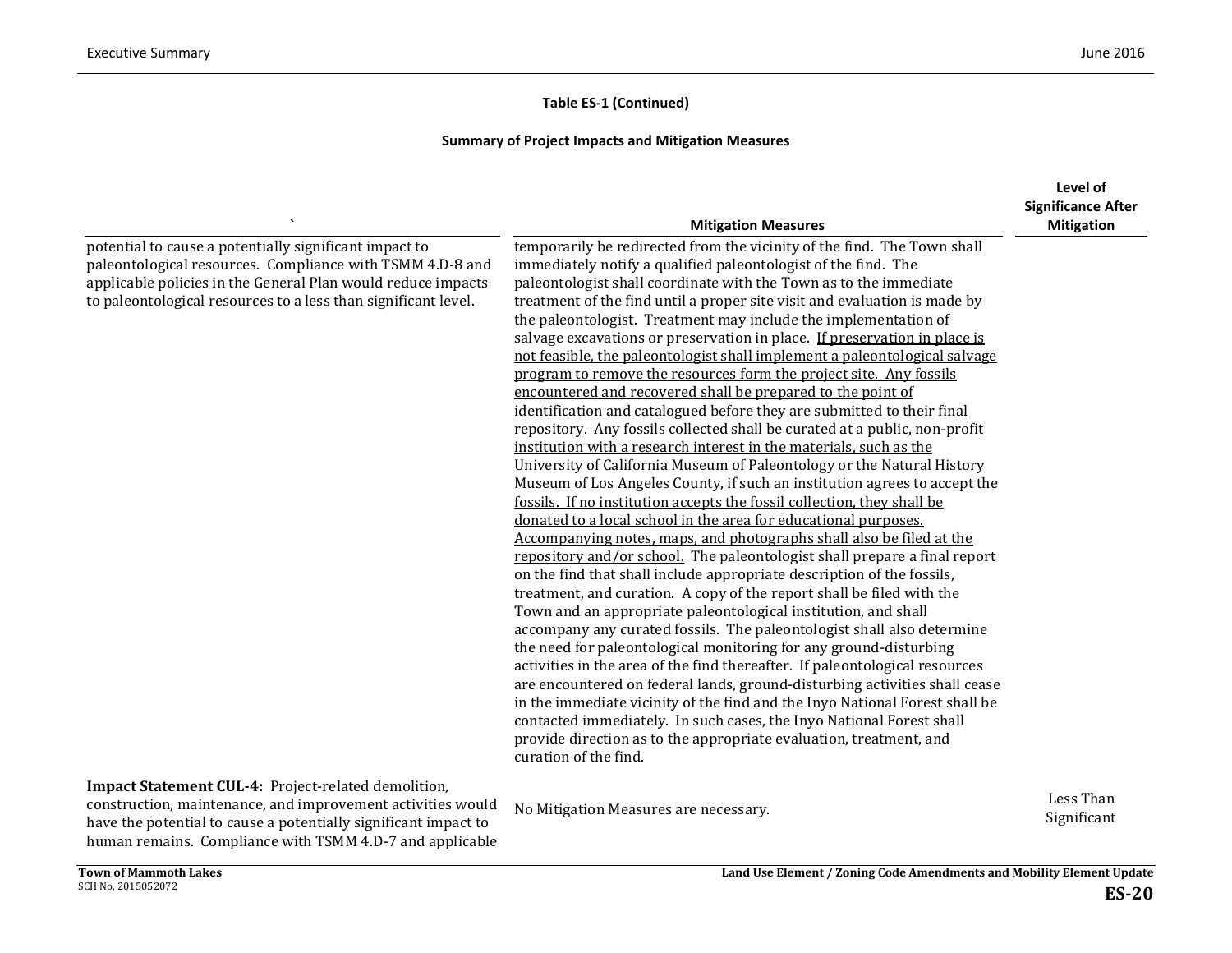|                                                                                                                                                                                                                                                                                                                                                                                                                                                                                                                                                                                                             | <b>Mitigation Measures</b>            | Level of<br><b>Significance After</b><br><b>Mitigation</b> |
|-------------------------------------------------------------------------------------------------------------------------------------------------------------------------------------------------------------------------------------------------------------------------------------------------------------------------------------------------------------------------------------------------------------------------------------------------------------------------------------------------------------------------------------------------------------------------------------------------------------|---------------------------------------|------------------------------------------------------------|
| policies in the General Plan would reduce impacts to human<br>remains resources to a less than significant level.                                                                                                                                                                                                                                                                                                                                                                                                                                                                                           |                                       |                                                            |
| <b>4.6 Greenhouse Gases</b>                                                                                                                                                                                                                                                                                                                                                                                                                                                                                                                                                                                 |                                       |                                                            |
| <b>Impact Statement GHG-1: Emissions of GHGs associated</b><br>with implementation of the Land Use Element/Zoning Code<br>Amendments, Mobility Element Update, or the combined<br>Land Use Element/Zoning Code Amendments and Mobility<br>Element Update would not generate greenhouse gas<br>emissions, either directly or indirectly, that may have a<br>significant impact on the environment. Therefore, impacts<br>would be less than significant.                                                                                                                                                     | No mitigation measures are necessary. | Less Than<br>Significant                                   |
| Impact Statement GHG-2: Implementation of the Land Use<br>Element/Zoning Code Amendments, Mobility Element<br>Update, or the combined Land Use Element/Zoning Code<br>Amendments and Mobility Element Update would not conflict<br>with an applicable plan, policy or regulation adopted for the<br>purpose of reducing the emissions of greenhouse gases.<br>Therefore, impacts would be less than significant.                                                                                                                                                                                            | No mitigation measures are necessary. | Less Than<br>Significant                                   |
| 4.7 Land Use and Planning                                                                                                                                                                                                                                                                                                                                                                                                                                                                                                                                                                                   |                                       |                                                            |
| Impact Statement LU-1: The Land Use Element/Zoning<br>Code Amendments and Mobility Element Update would not<br>conflict with the objectives of the State of California General<br>Plan Guidelines and the Neighborhood and District Character,<br>Land Use, and Mobility Elements of the adopted Mammoth<br>Lakes 2007 General Plan to vitalize the Town's commercial<br>area with active street fronts and to reduce automobile<br>dependency. Because the Project would not conflict with<br>adopted and accepted plans and policies, impacts with<br>respect to land use would be less than significant. | No mitigation measures are necessary. | Less Than<br>Significant                                   |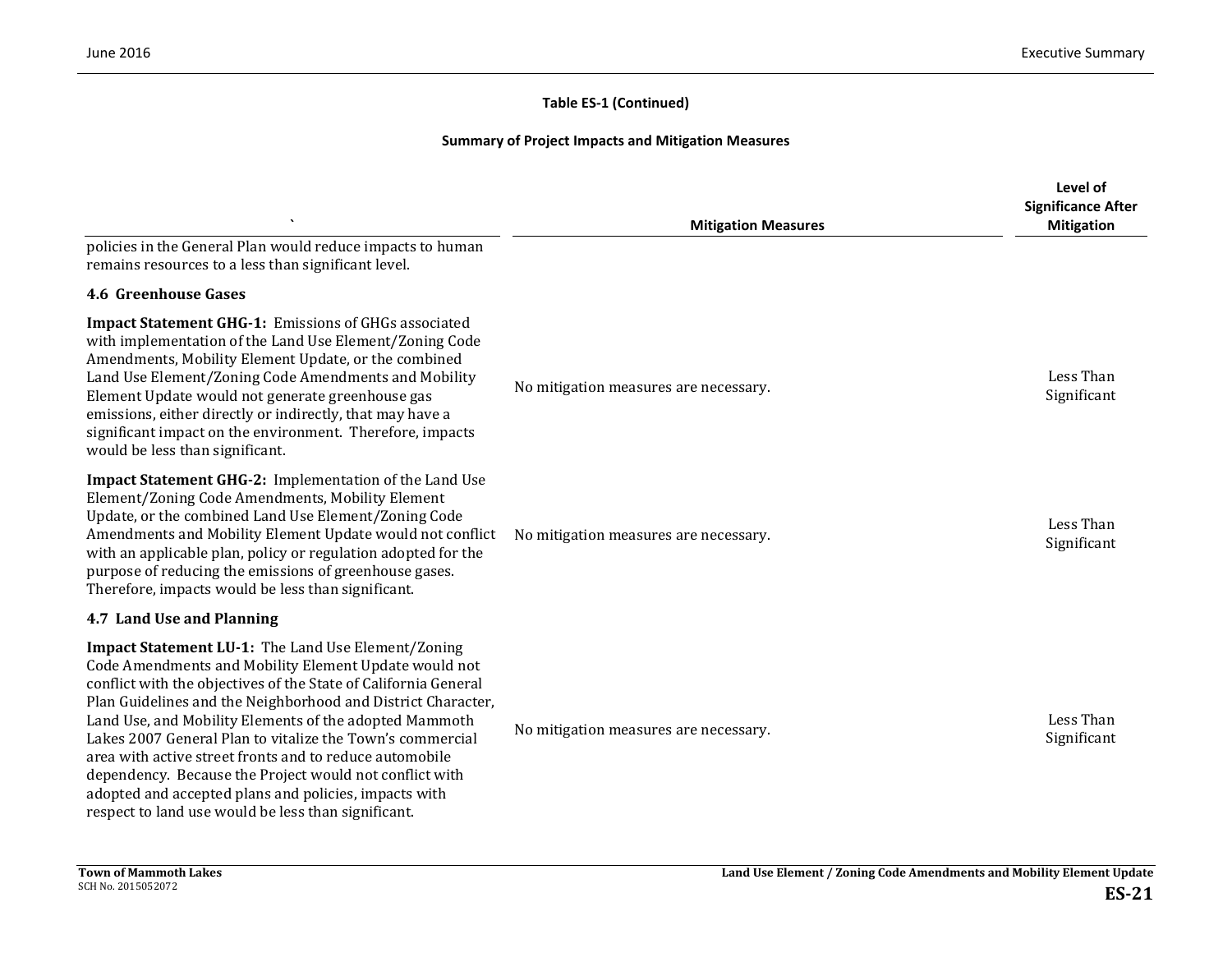|                                                                                                                                                                                                                                                                                                                                                                                                                                                                                                                                                                                                                                                  | <b>Mitigation Measures</b>                                                                                                                                                                                                                                                                                                                                                                                                                                                                                                                                           | Level of<br><b>Significance After</b><br><b>Mitigation</b> |
|--------------------------------------------------------------------------------------------------------------------------------------------------------------------------------------------------------------------------------------------------------------------------------------------------------------------------------------------------------------------------------------------------------------------------------------------------------------------------------------------------------------------------------------------------------------------------------------------------------------------------------------------------|----------------------------------------------------------------------------------------------------------------------------------------------------------------------------------------------------------------------------------------------------------------------------------------------------------------------------------------------------------------------------------------------------------------------------------------------------------------------------------------------------------------------------------------------------------------------|------------------------------------------------------------|
| Impact Statement LU-2: The Project would not conflict<br>with the purposes of the Town's Open Space/Stream Corridor<br>Protection Overlay Zone or with the Inyo National Forest<br>Land Resources and Management Plan. Therefore, impacts<br>related to consistency with the Town's conservation-related<br>regulation and Inyo National Forest Land Resources and<br>Management Plan would be less than significant.                                                                                                                                                                                                                            | No mitigation measures are necessary.                                                                                                                                                                                                                                                                                                                                                                                                                                                                                                                                | Less Than<br>Significant                                   |
| 4.9 Noise                                                                                                                                                                                                                                                                                                                                                                                                                                                                                                                                                                                                                                        |                                                                                                                                                                                                                                                                                                                                                                                                                                                                                                                                                                      |                                                            |
| <b>Impact Statement NOISE 1:</b> Construction activities<br>associated with implementation of the Land Use<br>Element/Zoning Code Amendments and/or Mobility Element<br>Update would comply with the daytime hours specified in the<br>Town's Noise Ordinance. However, construction noise levels<br>could temporarily exceed the noise limits in the Town's Noise<br>Ordinance resulting in potentially significant short-term<br>impacts to sensitive receptors. With incorporation of<br>previously adopted mitigation measures and MM AES-1,<br>temporary noise impacts to sensitive receptors would be<br>reduced to less than significant. | MM AES-1: Construction equipment staging areas shall use appropriate<br>screening (i.e., temporary fencing with opaque material) to buffer views<br>of construction equipment and material from public and sensitive<br>viewers (e.g., residents and motorists/bicyclists/pedestrians), when<br>feasible. Staging locations shall be indicated on the project Building<br>Permit and Grading Plans and shall be subject to review by the Town of<br>Mammoth Lakes Community and Economic Development Director in<br>accordance with the Municipal Code requirements. | Less Than<br>Significant                                   |
| <b>Impact Statement NOISE-2:</b><br>Implementation of the<br>Land Use Element/Zoning Code Amendments and/or<br>Mobility Element Update improvements would not create a<br>substantial permanent increase in traffic noise levels or<br>stationary source noise levels at off-site noise-sensitive uses<br>in excess of the applicable thresholds. Therefore, impacts<br>would be less than significant.                                                                                                                                                                                                                                          | No mitigation measures are necessary.                                                                                                                                                                                                                                                                                                                                                                                                                                                                                                                                | Less Than<br>Significant                                   |
| Impact Statement NOISE-3: Implementation of the Land<br>Use Element/Zoning Code Amendments and/or Mobility<br>Element Update improvements could temporarily exceed the<br>noise limits in the Town's Noise Ordinance resulting in<br>potentially significant short-term impacts to sensitive                                                                                                                                                                                                                                                                                                                                                     | See MM AES-1 above                                                                                                                                                                                                                                                                                                                                                                                                                                                                                                                                                   | Less Than<br>Significant                                   |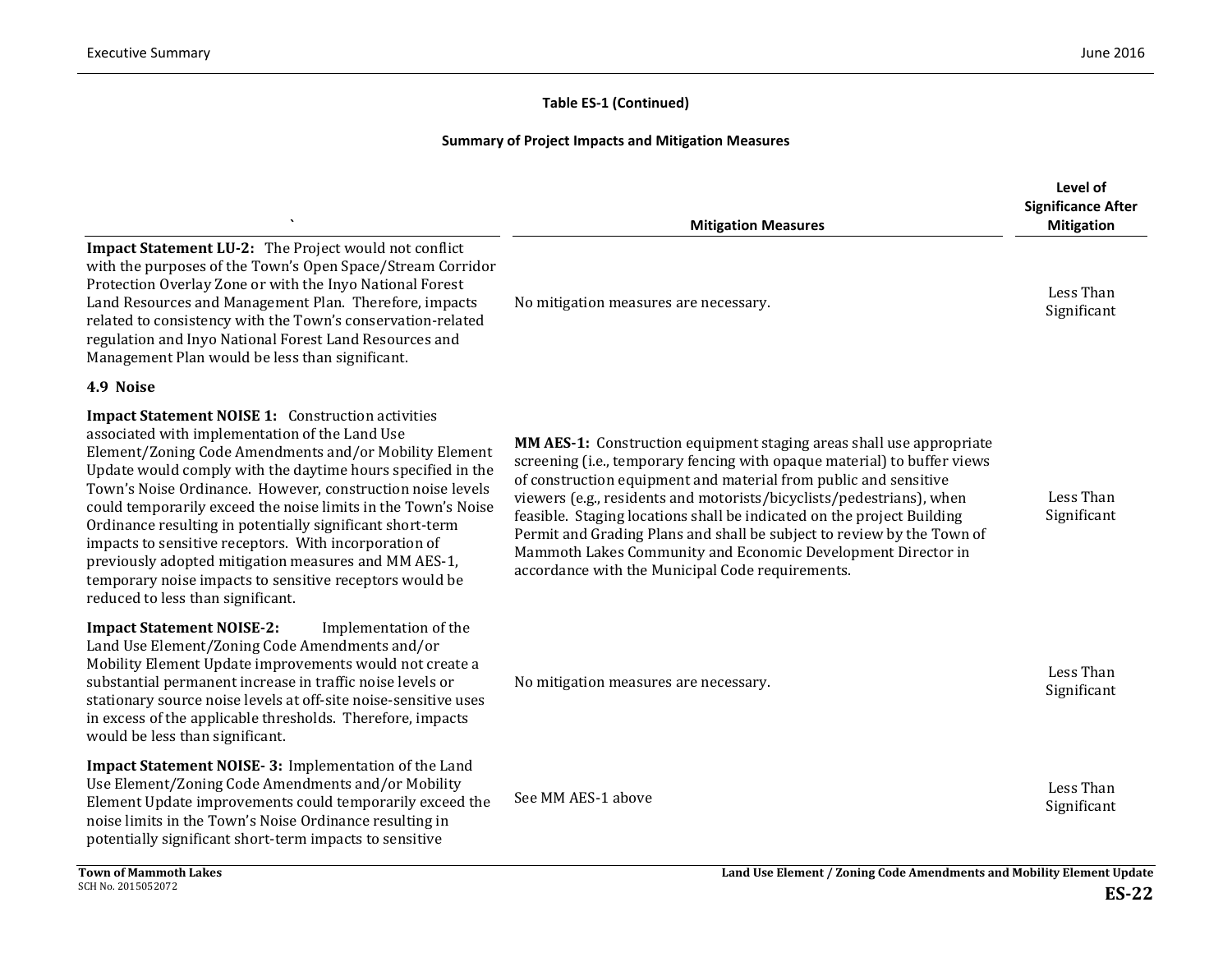|                                                                                                                                                                                                                                                                                                                                                                                                                                                                                                                                                                                                                                                                                                                                                                                                                                                                                                                                                  | <b>Mitigation Measures</b>                                                                                                                                                                                                                                             | Level of<br><b>Significance After</b><br><b>Mitigation</b> |
|--------------------------------------------------------------------------------------------------------------------------------------------------------------------------------------------------------------------------------------------------------------------------------------------------------------------------------------------------------------------------------------------------------------------------------------------------------------------------------------------------------------------------------------------------------------------------------------------------------------------------------------------------------------------------------------------------------------------------------------------------------------------------------------------------------------------------------------------------------------------------------------------------------------------------------------------------|------------------------------------------------------------------------------------------------------------------------------------------------------------------------------------------------------------------------------------------------------------------------|------------------------------------------------------------|
| receptors. With incorporation of previously adopted<br>mitigation measures and MM AES-1, temporary noise impacts<br>to sensitive receptors would be reduced to less than<br>significant.                                                                                                                                                                                                                                                                                                                                                                                                                                                                                                                                                                                                                                                                                                                                                         |                                                                                                                                                                                                                                                                        |                                                            |
| <b>Impact Statement NOISE-4: Construction activities</b><br>associated with implementation of the Land Use<br>Element/Zoning Code Amendments and/or Mobility Element<br>Update projects would result in sporadic, temporary<br>vibration effects within and adjacent to the construction<br>areas, which would exceed established thresholds applicable<br>to the nearest off-site sensitive receptors. Thus, construction<br>vibration impacts would be significant and mitigation is<br>required. With implementation of mitigation measure NOISE-<br>2, construction vibration impacts would be reduced to less<br>than significant. Operation activities associated with<br>implementation of the Land Use Element/Zoning Code<br>Amendments and/or Mobility Element Update would not<br>generate excessive vibration levels to nearby sensitive off-site<br>receptors. Thus, long-term vibration impacts would be less<br>than significant. | MM NOISE-1: Heavy construction equipment such as large dozers shall<br>not operate within 43 feet from sensitive receptor locations. If heavy<br>construction equipment would be required for construction, alternative<br>methods shall be used such as small dozers. | Less Than<br>Significant                                   |
| <b>4.9 Population and Housing</b>                                                                                                                                                                                                                                                                                                                                                                                                                                                                                                                                                                                                                                                                                                                                                                                                                                                                                                                |                                                                                                                                                                                                                                                                        |                                                            |
| Impact Statement PH-1: The Land Use Element/Zoning<br>Code Amendments would allow an increase in population<br>density in the commercial districts compared with current<br>regulations. The commercial districts are envisioned as<br>mixed-use areas and the increase in density would support<br>the clustering of uses in the downtown area. The potential<br>increase in population would be approximately 3.8 percent<br>greater than the Town buildout population anticipated in the<br>2007 General Plan and the increase in capacity would be<br>evaluated pursuant to PIEC and CEQA review. As reflected in<br>other sections of the Draft EIR, the 3.8 percent potential                                                                                                                                                                                                                                                              | No mitigation measures are necessary.                                                                                                                                                                                                                                  | Less Than<br>Significant                                   |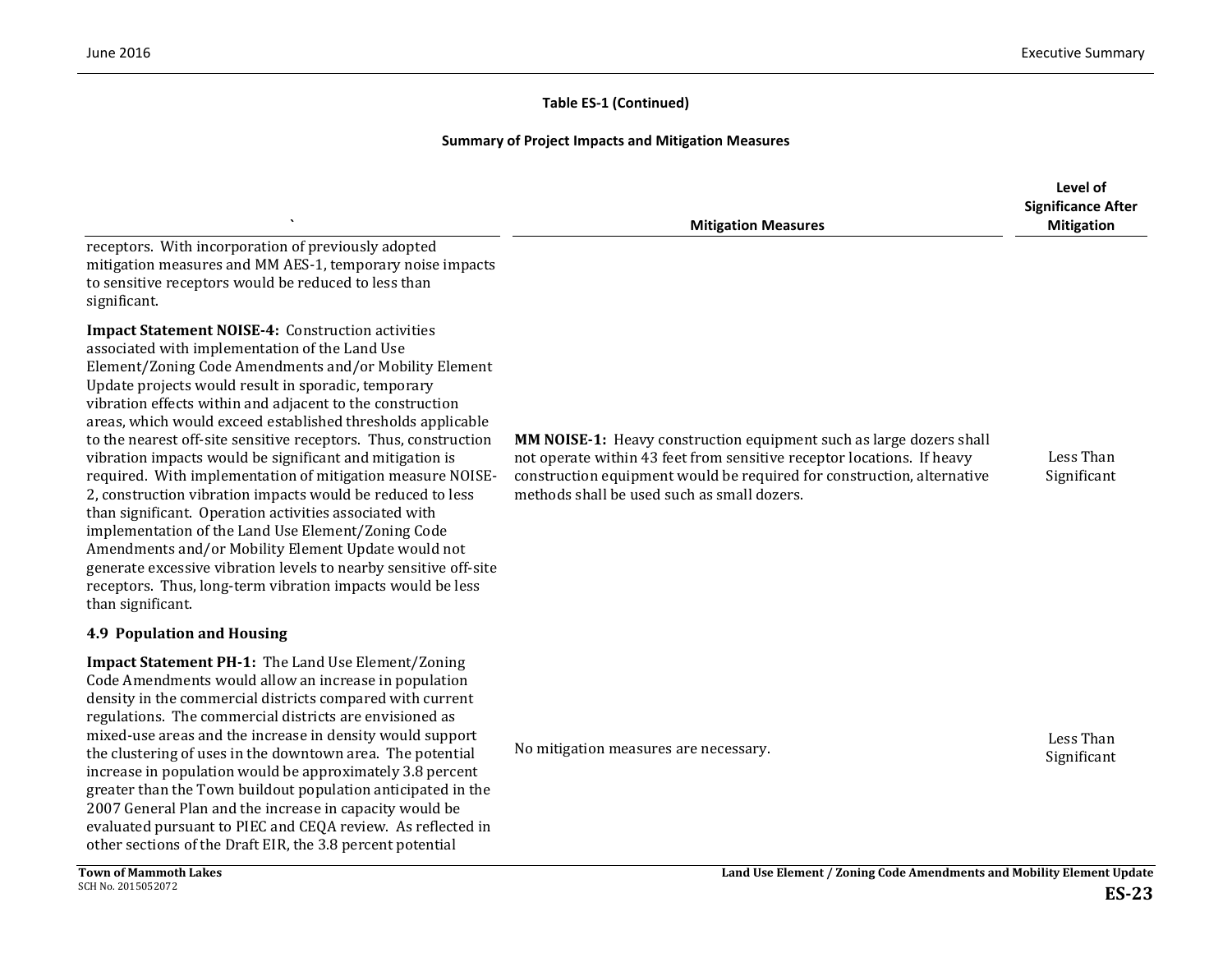|                                                                                                                                                                                                                                                                                                                                                                                                                                                                                                                                                                                             | <b>Mitigation Measures</b>            | Level of<br><b>Significance After</b><br><b>Mitigation</b> |
|---------------------------------------------------------------------------------------------------------------------------------------------------------------------------------------------------------------------------------------------------------------------------------------------------------------------------------------------------------------------------------------------------------------------------------------------------------------------------------------------------------------------------------------------------------------------------------------------|---------------------------------------|------------------------------------------------------------|
| population increase associated with the Land Use<br>Element/Zoning Code Amendments, with the exception of Air<br>Quality, Parks and Recreation, and Transportation, would not<br>cause an exceedance of capacity for providing infrastructure<br>and services.                                                                                                                                                                                                                                                                                                                              |                                       |                                                            |
| Impact Statement PH-2: The Land Use Element/Zoning<br>Code Amendments would not cause the displacement of<br>population or housing. The amendments would<br>accommodate additional housing opportunities in support of<br>the Housing Element, and would not alter or interfere with<br>implementation of the Town's affordable housing provisions.<br>Impacts would be less than significant.                                                                                                                                                                                              | No mitigation measures are necessary. | Less Than<br>Significant                                   |
| <b>4.10 Public Services</b>                                                                                                                                                                                                                                                                                                                                                                                                                                                                                                                                                                 |                                       |                                                            |
| Impact Statement FIRE-1-A: Implementation of the Land<br>Use Element/Zoning Code Amendments would not result in<br>the need for new or physically altered fire protection<br>facilities, the construction of which could cause significant<br>environmental impacts, in order to maintain acceptable<br>service ratios, response times or other performance<br>objectives for fire protection and emergency services.<br>Therefore, the Land Use Element/Zoning Code Amendments<br>would result in a less than significant impact with regard to<br>fire protection and emergency services. | No mitigation measures are necessary. | Less Than<br>Significant                                   |
| <b>Impact Statement FIRE-1-B: Implementation of the</b><br>Mobility Element Update would not result in the need for new<br>or physically altered fire protection facilities, the construction<br>of which could cause significant environmental impacts, in<br>order to maintain acceptable service ratios, response times or<br>other performance objectives for fire protection. Therefore,<br>the impact to fire services would be less than significant.                                                                                                                                | No mitigation measures are necessary. | Less Than<br>Significant                                   |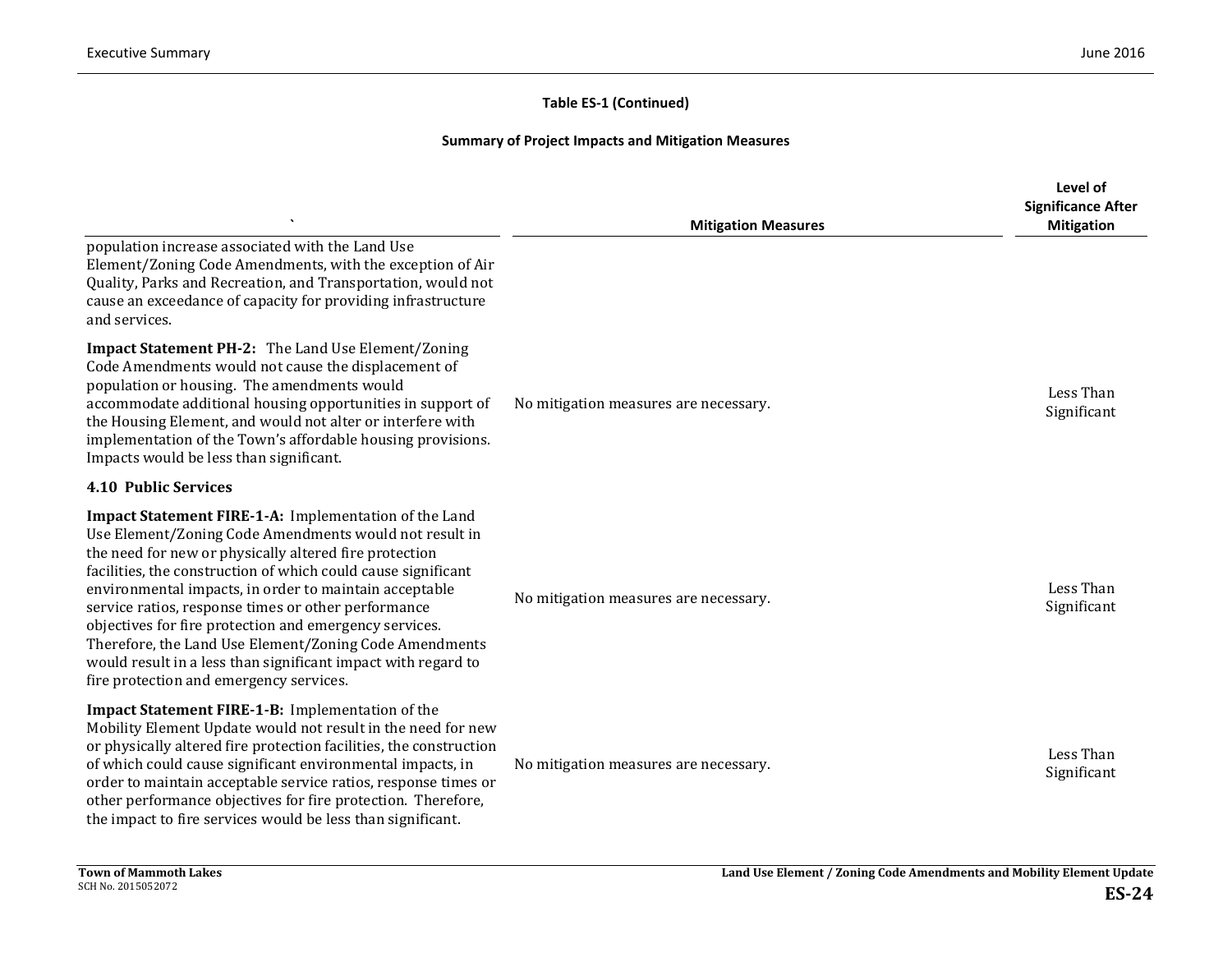|                                                                                                                                                                                                                                                                                                                                                                                                                                                                                                               | <b>Mitigation Measures</b>            | Level of<br><b>Significance After</b><br><b>Mitigation</b> |
|---------------------------------------------------------------------------------------------------------------------------------------------------------------------------------------------------------------------------------------------------------------------------------------------------------------------------------------------------------------------------------------------------------------------------------------------------------------------------------------------------------------|---------------------------------------|------------------------------------------------------------|
| Impact Statement POL-1-A: Implementation of the Land<br>Use Element/Zoning Code Amendments would not result in<br>the need for new or physically altered police protection<br>facilities, the construction of which could cause significant<br>environmental impacts, in order to maintain acceptable<br>service ratios, response times or other performance<br>objectives for police protection. Therefore, the Project would<br>result in a less than significant impact with regard to law<br>enforcement. | No mitigation measures are necessary. | Less Than<br>Significant                                   |
| Impact Statement POL-1B: Implementation of the Mobility<br>Element Update would not result in the need for new or<br>physically altered police protection facilities, the construction<br>of which could cause significant environmental impacts, in<br>order to maintain acceptable service ratios, response times or<br>other performance objectives for police protection.<br>Therefore, the Mobility Element Update would result in a less<br>than significant impact with regard to law enforcement.     | No mitigation measures are necessary. | Less Than<br>Significant                                   |
| Impact Statement SCH-1 The Land Use Element/Zoning<br>Code Amendments would generate a need for new student<br>space at the elementary, middle and high schools. However,<br>any future development associated with the Land Use<br>Element/Zoning Code Amendments would pay the required<br>development fees as mechanisms for providing new school<br>facilities and mitigating school impacts. Therefore, Impacts<br>would be less than significant.                                                       | No mitigation measures are necessary. | Less Than<br>Significant                                   |
| <b>Impact Statement PRK-1:</b> The Land Use Element/Zoning<br>Code Amendments could result in an increase in the<br>population in the commercially designated areas which could<br>potentially increase the demand for existing<br>neighborhood/regional parks and other recreational<br>facilities. The potential increase in population could also<br>require the expansion of new recreational facilities. This                                                                                            | No mitigation measures are necessary. | Significant and<br>Unavoidable                             |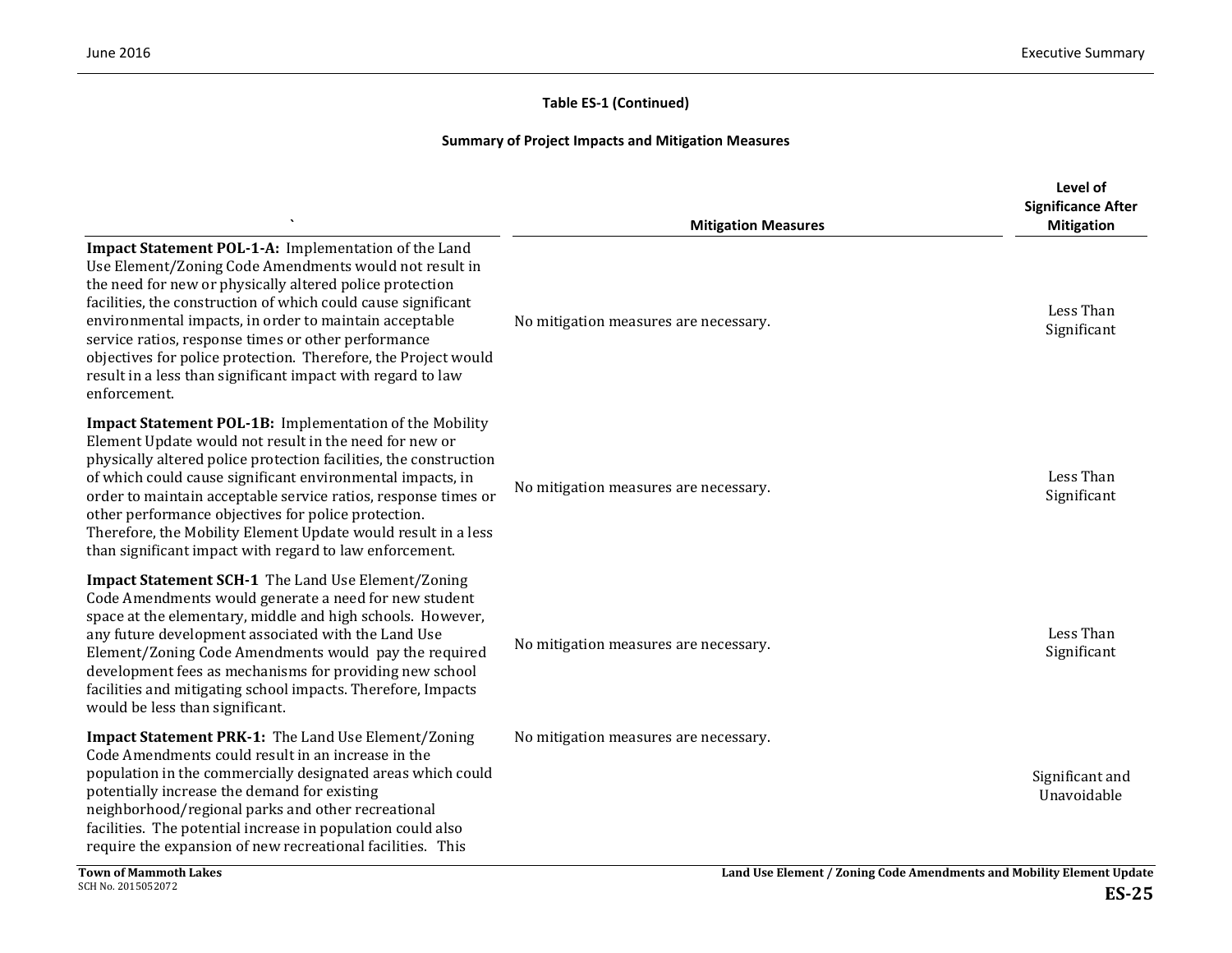|                                                                                                                                                                                                                                                                                                                                          | <b>Mitigation Measures</b>            | Level of<br><b>Significance After</b><br><b>Mitigation</b> |
|------------------------------------------------------------------------------------------------------------------------------------------------------------------------------------------------------------------------------------------------------------------------------------------------------------------------------------------|---------------------------------------|------------------------------------------------------------|
| impact would be significant and unavoidable.                                                                                                                                                                                                                                                                                             |                                       |                                                            |
| <b>Impact Statement LIB-1:</b> The Project would increase the<br>residential population in the downtown area which could<br>potentially increase the demand for library services. As there<br>is sufficient capacity to accommodate the increase in demand<br>within the existing library, the impact would be less than<br>significant. | No mitigation measures are necessary. | Less Than<br>Significant                                   |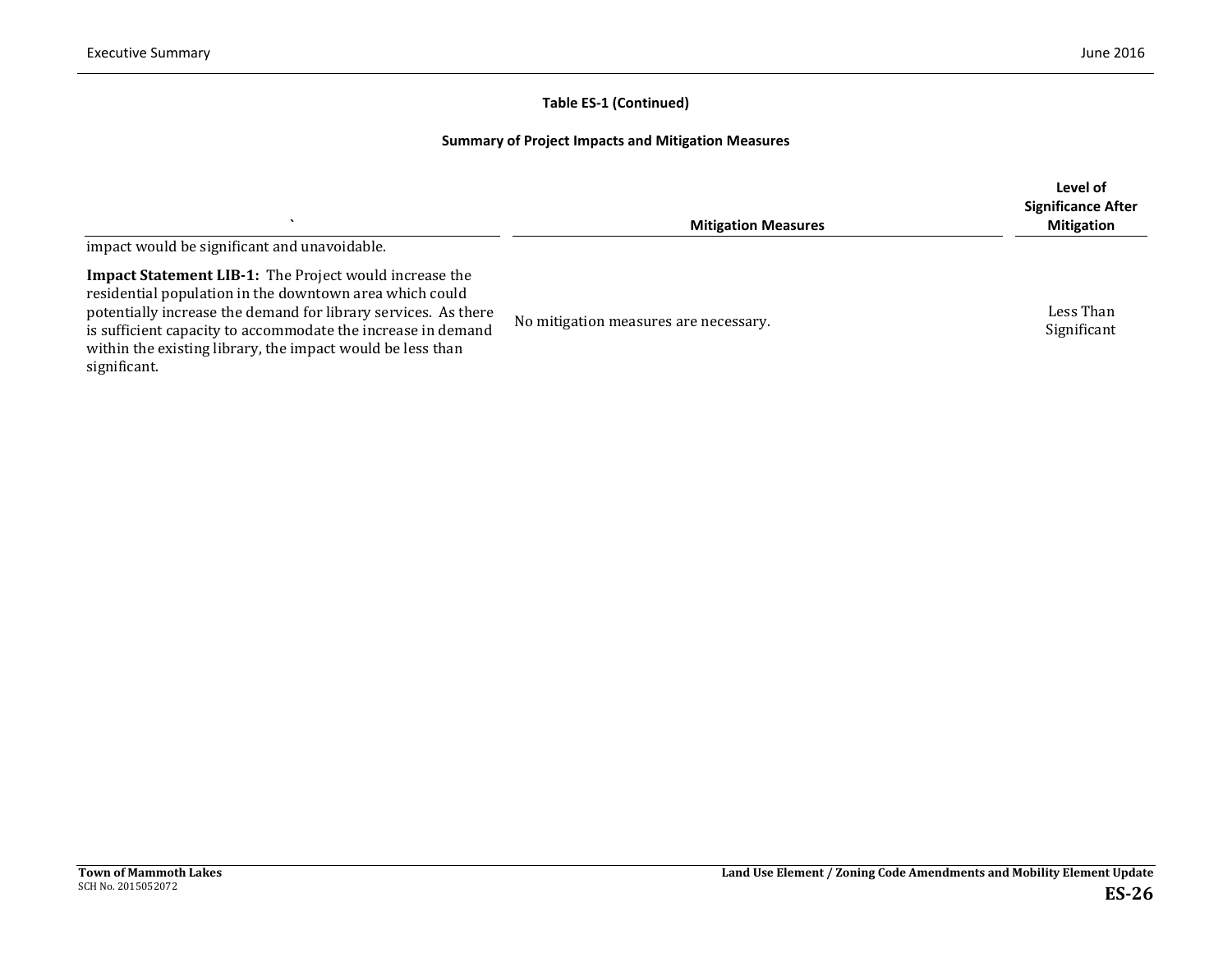#### **Summary of Project Impacts and Mitigation Measures**

|                            | Level of                  |
|----------------------------|---------------------------|
|                            | <b>Significance After</b> |
| <b>Mitigation Measures</b> | Mitigation                |

#### **4.11 Transportation and Traffic**

**Impact Statement TRAF-1:** All roadways in the study area have reserve capacity to accommodate the Project's existing and future buildout scenarios. However, the Project would result in significant impacts on level of service at various intersections. Implementation of GPMM 4.3-10, as well as Mobility Element Update improvements that provide for certain signalized intersections, and recommended new mitigation measures would reduce impacts to less than significant levels. However, signal warrant studies and Caltrans approval would be required for new signals on Main Street. If signal warrants are not approved by Caltrans, impacts at Main Street intersections occurring under future scenarios would be significant and unavoidable.

See Table 4.11-6, *Summary of New Mitigation Measures*, which identifies the MMs relevant to the scenarios evaluated in the Traffic Study

**MM TRAF-1: Main Street/Mountain Boulevard.** A traffic signal shall be installed to achieve LOS D or better. Further analysis of a potential new signal, such as signal warrant analysis per the California Manual on Uniform Traffic Control Devices (CA MUTCD), is expected to be provided as a part of project-specific analysis (not needed for LOS mitigation).

**MM TRAF-2: Main Street/Mountain Boulevard.** A southbound rightturn lane on Mountain Boulevard shall be provided to achieve LOS D or better.

**MM TRAF-3: Old Mammoth Road/Minaret Road/Fairway Drive.** 

Improvements, such as the installation of a roundabout, restriping, or widening of the roadway, shall be implemented to ensure that the intersection operates at LOS D or better.

**MM TRAF-4: Main Street/Post Office:** A traffic signal shall be installed at the Main Street/Post Office intersection to achieve LOS D or better. Further analysis of potential new signals, such as signal warrant analysis per the CA MUTCD, is expected to be provided as part of project-specific analyses (not needed for LOS mitigation).

**MM TRAF-5: Main Street/Center Street:** A northbound right-turn on Center Street shall be provided to achieve LOS D or better. Further analysis of a potential new signal, such as signal warrant analysis per the CA MUTCD, is expected to be provided as a part of project-specific analyses (not needed for LOS mitigation).

**MM TRAF-6: Old Mammoth Road/ Tavern Road:** An eastbound rightturn lane shall be provided on Tavern Road to Old Mammoth Road to achieve LOS D or better.

Significant and Unavoidable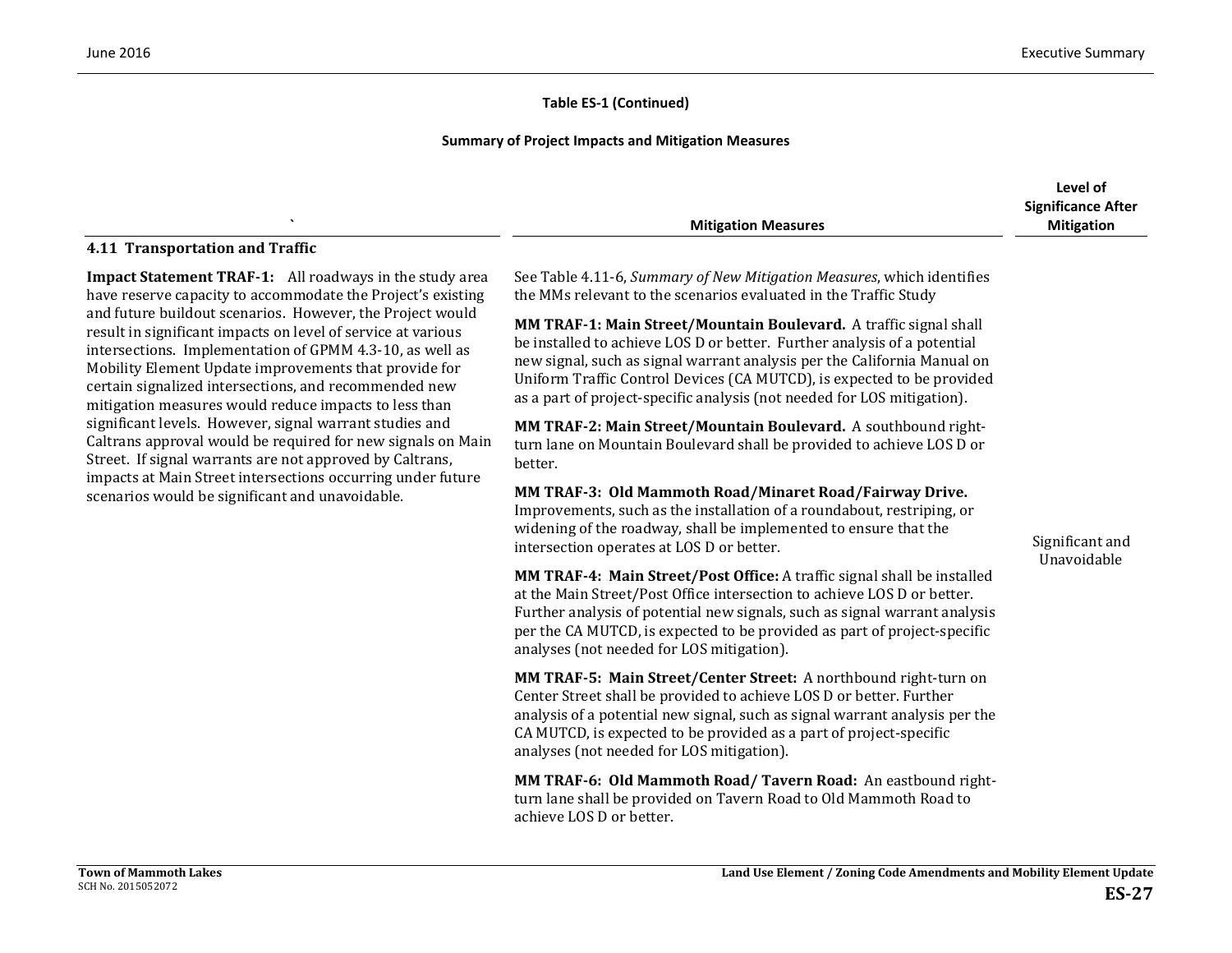|                                                                                                                                                                                                                                                                                                                                                                                                                                                                                                                                                                                                                                                                                                              | <b>Mitigation Measures</b>                                                                                                                                                        | Level of<br><b>Significance After</b><br><b>Mitigation</b> |
|--------------------------------------------------------------------------------------------------------------------------------------------------------------------------------------------------------------------------------------------------------------------------------------------------------------------------------------------------------------------------------------------------------------------------------------------------------------------------------------------------------------------------------------------------------------------------------------------------------------------------------------------------------------------------------------------------------------|-----------------------------------------------------------------------------------------------------------------------------------------------------------------------------------|------------------------------------------------------------|
|                                                                                                                                                                                                                                                                                                                                                                                                                                                                                                                                                                                                                                                                                                              | MM TRAF- 7: Main Street/Forest Trail: Southbound left-turn<br>movements from Forest Trail onto Main Street shall be prohibited to<br>achieve LOS D or better.                     |                                                            |
|                                                                                                                                                                                                                                                                                                                                                                                                                                                                                                                                                                                                                                                                                                              | MM TRAF 8: Main Street/Laurel Mountain Road: A northbound right-<br>turn lane shall be provided on Laurel Mountain Road to Main Street to<br>achieve LOS D or better.             |                                                            |
|                                                                                                                                                                                                                                                                                                                                                                                                                                                                                                                                                                                                                                                                                                              | MM TRAF-9: Old Mammoth Road/Sierra Nevada Road: Eastbound<br>and westbound right-turn lanes shall be provided at the Sierra Nevada<br>Road approaches to achieve LOS D or better. |                                                            |
| <b>Impact Statement TRAF-2: The Mobility Element Update</b><br>incorporates policies and specific features that are intended<br>to reduce roadway hazard resulting from a design feature or<br>incompatible use. In addition, increases in density under the<br>Land Use Element/Zoning Code Amendments would increase<br>traffic volumes that would increase sensitivity to poor<br>roadway design and increase vehicle/pedestrian conflicts.<br>Implementation of the Mobility Element Update would<br>address hazards associated with roadway design, snow<br>removal, and other potentially conditions. As such, the<br>impact of the Project related to road hazards would be less<br>than significant. | No mitigation measures are necessary.                                                                                                                                             | Less Than<br>Significant                                   |
| Impact Statement TRAF-3: Existing General Plan and<br>proposed Mobility Element Update Policies and Actions<br>encourage coordination with Mammoth Lakes Fire Protection<br>District and Police Department to maintain emergency access<br>for development, including roads and utility lines. Site plans<br>would be reviewed by the Fire Protection District for<br>adequate emergency access. Implementation of roadway<br>extensions and improved connectivity under the Mobility<br>Element Update would not cause additional impediment and<br>would, potentially, facilitate emergency access during                                                                                                  | No mitigation measures are necessary.                                                                                                                                             | Less Than<br>Significant                                   |
| <b>Town of Mammoth Lakes</b>                                                                                                                                                                                                                                                                                                                                                                                                                                                                                                                                                                                                                                                                                 | Land Use Element / Zoning Code Amendments and Mobility Element Update                                                                                                             |                                                            |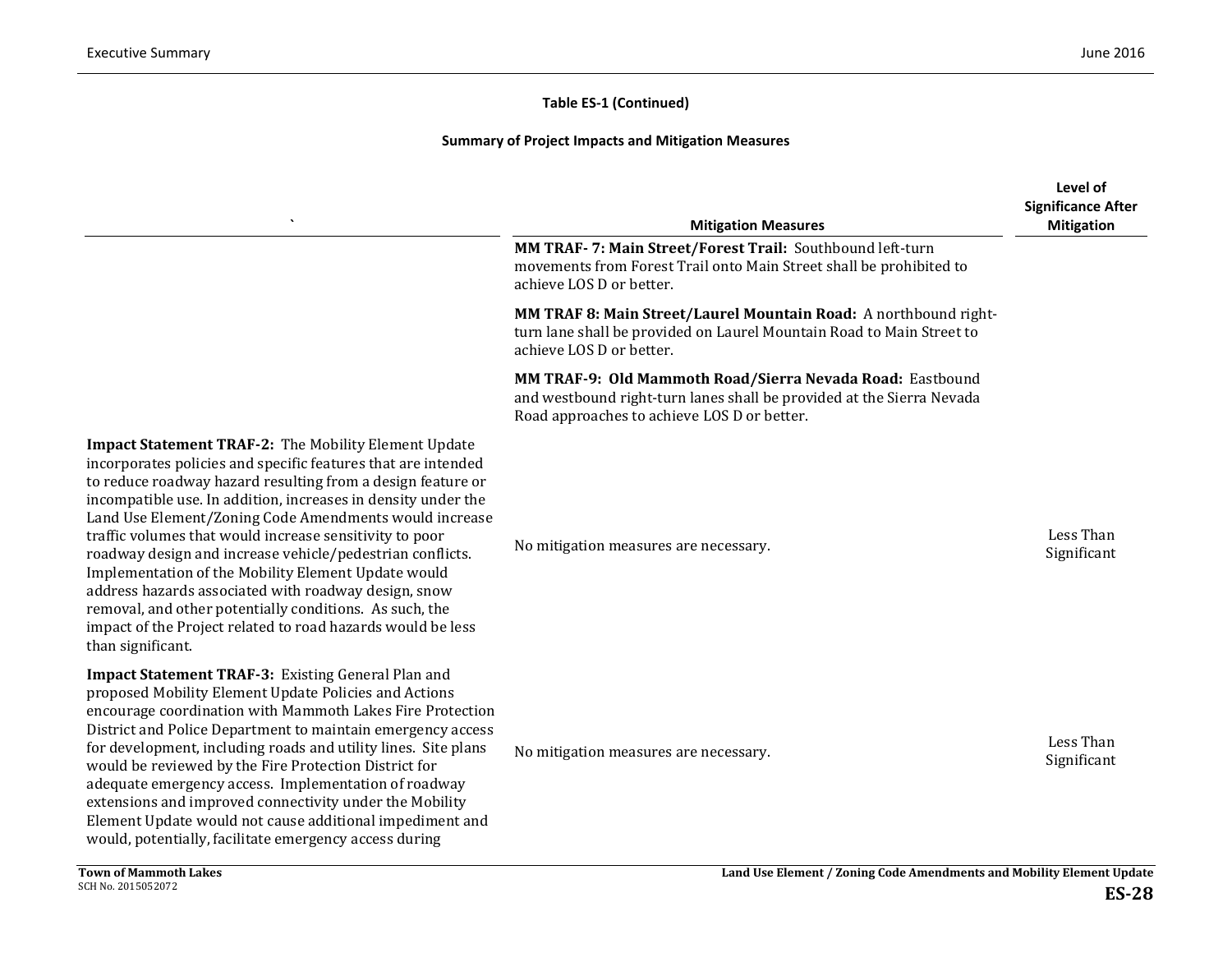|                                                                                                                                                                                                                                                                                                                                                                                                                                                                                                                                                                                       | <b>Mitigation Measures</b>            | Level of<br><b>Significance After</b><br><b>Mitigation</b> |
|---------------------------------------------------------------------------------------------------------------------------------------------------------------------------------------------------------------------------------------------------------------------------------------------------------------------------------------------------------------------------------------------------------------------------------------------------------------------------------------------------------------------------------------------------------------------------------------|---------------------------------------|------------------------------------------------------------|
| operation. Therefore, impacts with respect to emergency<br>access would be less than significant.                                                                                                                                                                                                                                                                                                                                                                                                                                                                                     |                                       |                                                            |
| <b>Impact Statement TRAF-4: The Mobility Plan Update and</b><br>Land Use Element/Zoning Code Amendments would support<br>and implement policies of adopted plans and programs<br>related to public transit, bicycle and pedestrian facilities.<br>Because existing policies and plans would be supported, the<br>Project would not conflict with adopted plans and policies.<br>Therefore, impacts with respect to such plans and policies<br>would be less than significant.                                                                                                         | No mitigation measures are necessary. | Less Than<br>Significant                                   |
| 4.12 Utilities and Service Systems                                                                                                                                                                                                                                                                                                                                                                                                                                                                                                                                                    |                                       |                                                            |
| Impact Statement WATER-1: With the incorporation of<br>General Plan mitigation measures and policies, in concert<br>with development fees, plan check of service line upgrades,<br>and construction of any new or upgraded facilities in<br>compliance with the Water Code, it is anticipated that the<br>construction of site-specific water main and ancillary<br>facilities under the FAR increase would not result in<br>significant environmental impacts. Impacts with respect to<br>construction of treatment and conveyance infrastructure<br>would be less than significant. | No mitigation measures are necessary. | Less Than<br>Significant                                   |
| Impact Statement WATER-2: The proposed Land Use<br>Element/Zoning Code Amendments relative to FAR would<br>result in an incrementally higher growth projection than<br>under the 2010 UWMP. However, the implementation of<br>GPMM 4.11-1, General Plan Policy R.4.A, and the PIEC would<br>not allow new development in excess of available supplies.<br>Because available supplies would not be exceeded, and<br>expanded entitlements would not be required, impacts with<br>respect to water supply would be less than significant.                                               | No mitigation measures are necessary. | Less Than<br>Significant                                   |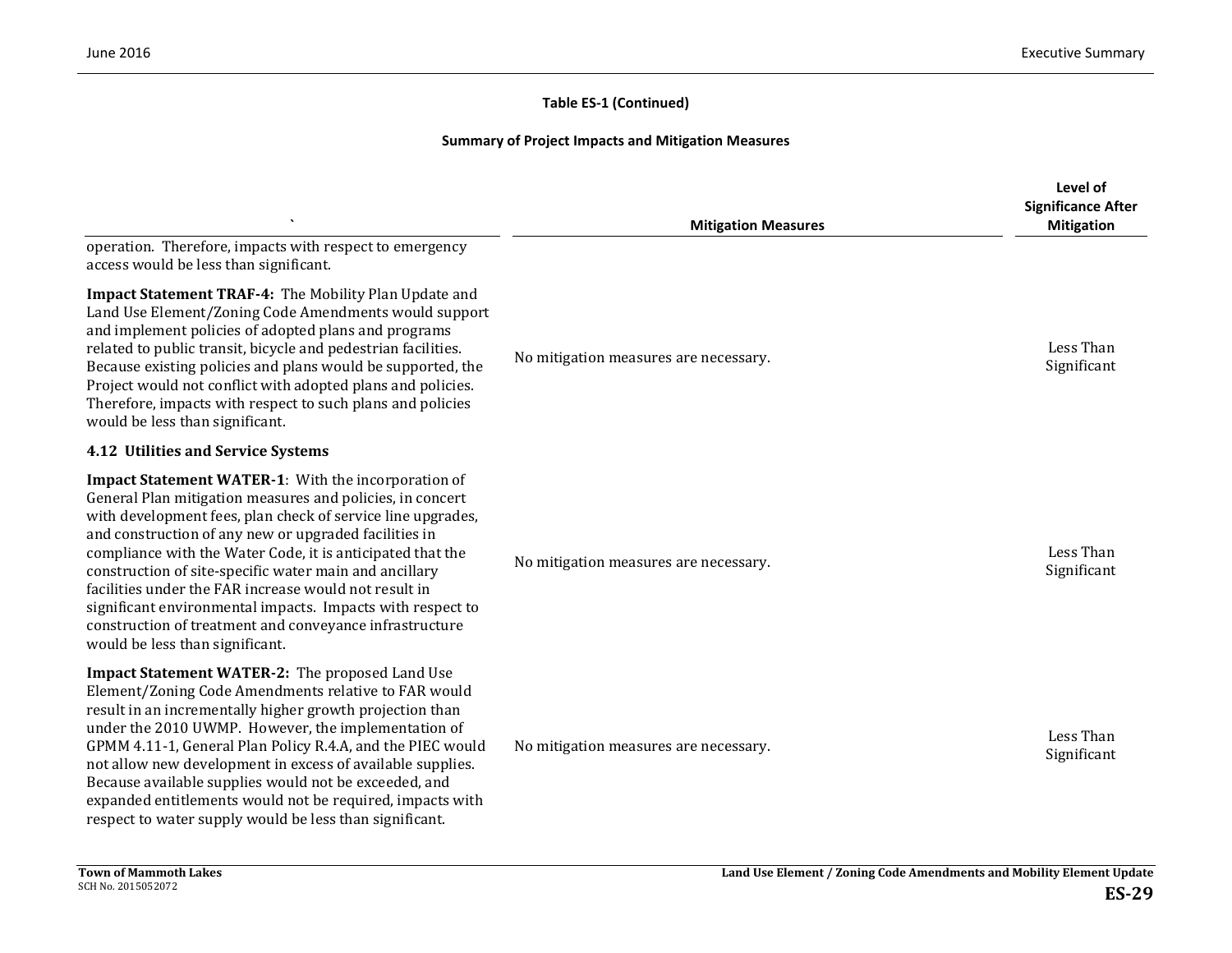|                                                                                                                                                                                                                                                                                                                                                                                                                                                                                                             | <b>Mitigation Measures</b>                                                                                                                                                                                                                                                                                                                                                                                                                                                                                                                                                                | Level of<br><b>Significance After</b><br><b>Mitigation</b> |
|-------------------------------------------------------------------------------------------------------------------------------------------------------------------------------------------------------------------------------------------------------------------------------------------------------------------------------------------------------------------------------------------------------------------------------------------------------------------------------------------------------------|-------------------------------------------------------------------------------------------------------------------------------------------------------------------------------------------------------------------------------------------------------------------------------------------------------------------------------------------------------------------------------------------------------------------------------------------------------------------------------------------------------------------------------------------------------------------------------------------|------------------------------------------------------------|
| Impact Statement WW-1: The proposed Land Use<br>Element/Zoning Code Amendments would generate a<br>measurable increase in wastewater flows that could<br>potentially constrain existing sewer line capacity. With the<br>implementation of Mitigation Measure WW-1 and the<br>provisions of the MCWD's Sanitary Sewer Code, under which<br>MCWD would not issue a sewer connection permit if<br>conveyance systems do not have adequate capacity, impacts<br>to sewer lines would be less than significant. | No mitigation measures are necessary.                                                                                                                                                                                                                                                                                                                                                                                                                                                                                                                                                     | Less Than<br>Significant                                   |
| <b>Impact Statement WW-2:</b> The wastewater treatment<br>facility would have adequate capacity to treat the projected<br>incremental growth of 2,809 people by resulting from the<br>Land Use Element/Zoning Code Amendments. Because<br>population growth would not exceed the scheduled capacity<br>of the treatment facility, impacts related to wastewater<br>treatment would be less than significant.                                                                                                | <b>MM WW-1:</b> During the review of an application by the MCWD for a<br>wastewater permit, if deficiencies in local sewer lines resulting from the<br>application would cause the denial of the sewer permit, the applicant<br>shall install improvements that would comply with Division VII of the<br>Sewer Code (as reviewed by the MCWD). Where general deficiencies are<br>identified, the Sanitary Sewer Code already provides for the collection of<br>fees for sewer main lines, new laterals and other infrastructure.                                                          | Less Than<br>Significant                                   |
| Impact Statement STRM-1 With the enforcement or<br>incorporation of existing Municipal Code requirements,<br>General Plan policies, and adopted mitigation measures,<br>surface runoff from potential new development and<br>implementation of the Mobility Element Update would not<br>substantially reduce the capacities of the Town's existing<br>storm drain system. Therefore, impacts with respect to<br>drainage would be less than significant.                                                    | MM STRM-1: Potential peak surface runoff shall be determined for all<br>private projects. Suitable infiltration or other containment systems, such<br>as dry wells, galleries, or basins, shall be designed to reduce net runoff<br>increase to existing conditions. All infiltration devices shall be consistent<br>with the Town Standards and shall be reviewed and approved by the<br>Department of Public Works. The property owner shall perform<br>inspection twice a year (Spring and Fall) and after major storm events<br>and shall provide any needed maintenance or cleanout. | Less Than<br>Significant                                   |
|                                                                                                                                                                                                                                                                                                                                                                                                                                                                                                             |                                                                                                                                                                                                                                                                                                                                                                                                                                                                                                                                                                                           |                                                            |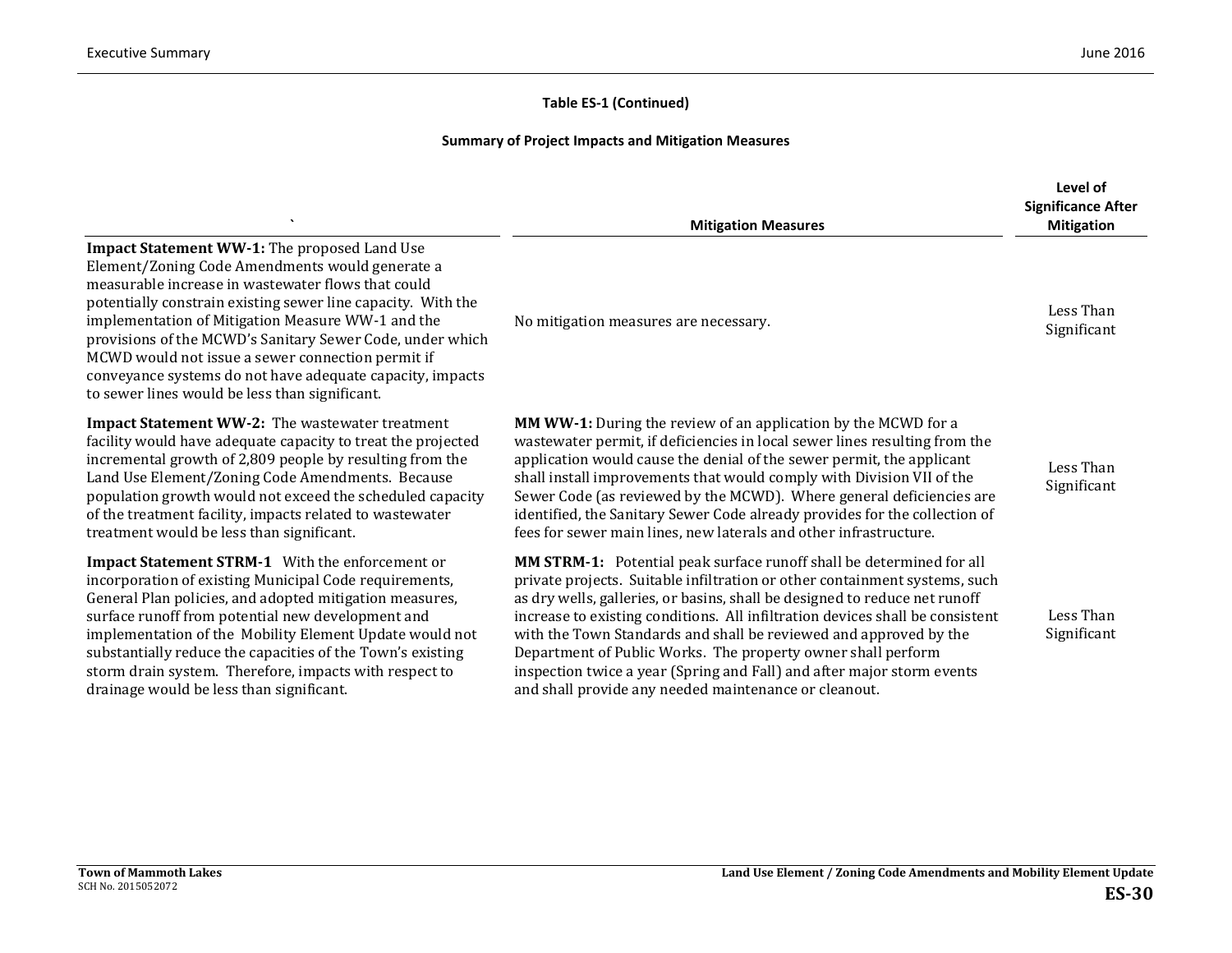| $\cdot$                                                                                                                                                                                                                                                                                                                                                                                                                                                                                                                                            | <b>Mitigation Measures</b>            | Level of<br><b>Significance After</b><br><b>Mitigation</b> |
|----------------------------------------------------------------------------------------------------------------------------------------------------------------------------------------------------------------------------------------------------------------------------------------------------------------------------------------------------------------------------------------------------------------------------------------------------------------------------------------------------------------------------------------------------|---------------------------------------|------------------------------------------------------------|
| <b>Impact Statement SW-1</b> The Land Use Element/Zoning<br>Code Amendments would result in an increase in population<br>and thus, an increase in solid waste disposal. While the<br>Benton Crossing Landfill is scheduled for closure, the Town is<br>committed to increasing waste diversion and the County<br>anticipates that long haul or the use of a transfer station<br>would occur in the future. Therefore, the Land Use<br>Element/Zoning Code Amendments would result in a less<br>than significant impact with regard to solid waste. | No mitigation measures are necessary. | Less Than<br>Significant                                   |
| <b>Impact Statement SW-2</b> The Town will continue to comply<br>with applicable State, and local regulatory requirements,<br>which would further State laws and policies regarding<br>diversion of landfill materials and efficient use of County<br>landfill facilities. Therefore, the Project would not conflict<br>with applicable statutes and regulations related to solid<br>waste and impacts would be less than significant.                                                                                                             | No mitigation measures are necessary. | Less Than<br>Significant                                   |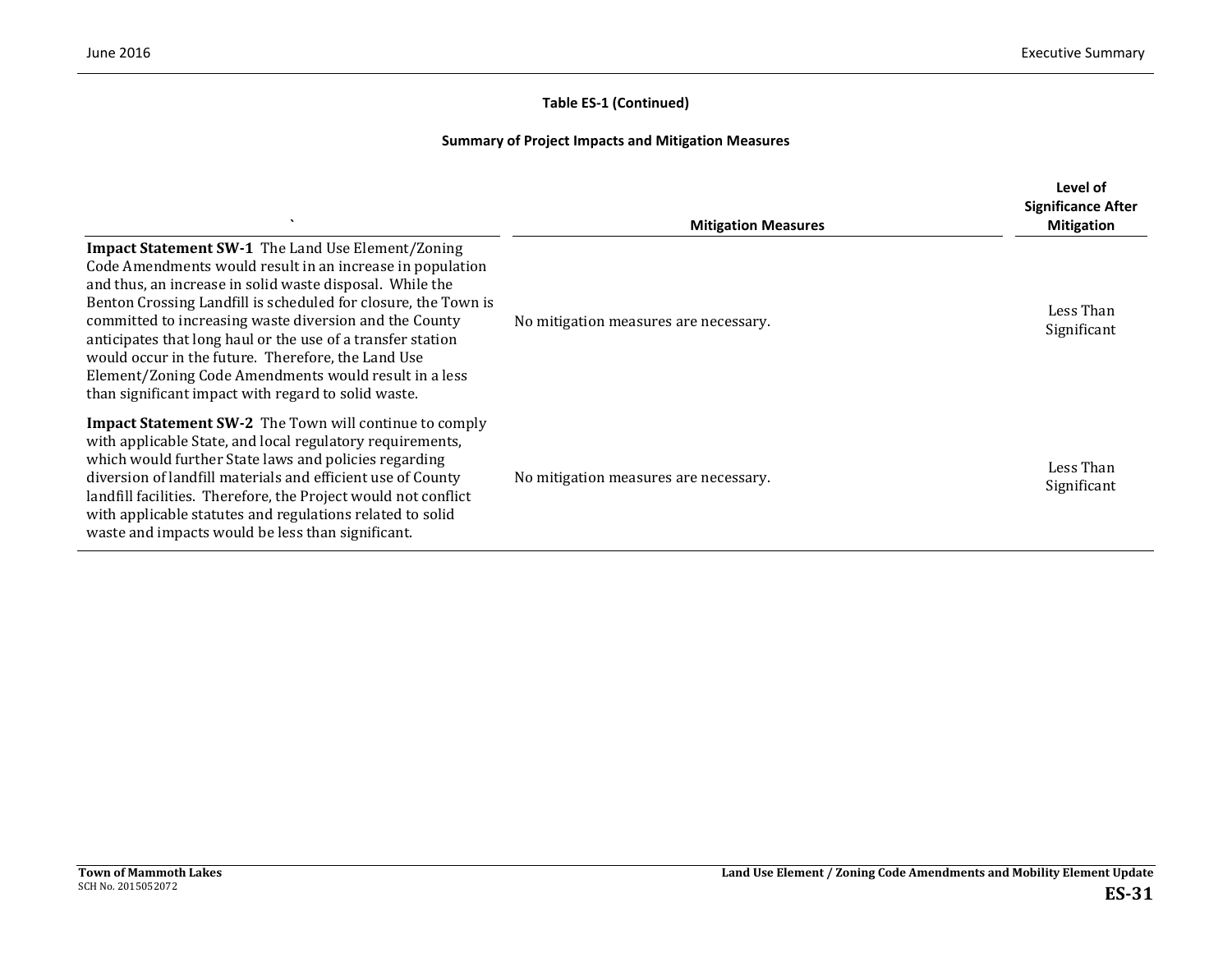Code requirements of a build-to line, would occur under the No Project Alternative. In addition, under the No Project Alternative Policy L.1.A of the General Plan, which states: *"Limit total peak population of permanent and seasonal residents and visitors to 52,000 people"* would remain in effect to describe population intensity throughout the Town. With the maximum density limitations in place, a transfer of development rights ordinance may be desired by the Town. As such, no revisions would be made to the General Plan Land Use Element regarding transfer of development rights (TDR). In addition, under the No Project Alternative, the Mobility Element Update would not be adopted and implemented. Thus, the Town would not have a cohesive program of transportation system improvements and recommendations that would assist decisionmakers, the public, Town staff, and developers in planning projects in a manner that would ultimately lead to a complete and integrated multi-modal system for the community. The reconfiguration of Main Street, which is the culmination of planning efforts in the Town, would not occur. Finally, without Mobility Element Update, the No Project Alternative would not be consistent with the California Complete Streets Act (AB 1358).

The Reduced Intensity Alternative (Alternative 2) would result in a reduction of potential development within the C-1 and C-2 designated areas. Under Alternative 2, Reduced Intensity Alternative, the Land Use Element/Zoning Code Amendments would result in a maximum 1.5 FAR in the commercially designated districts and the Mobility Element Update would be implemented. The Reduced Intensity Alternative would result in incrementally less development than would occur under the Project and would result in a reduction of approximately 114 residential units, up to between 213 to 254 fewer rooms, and about 25,187 square feet less of commercial (retail, service and office) floor area than under the Project. Under this Alternative, the Mobility Element Update would remain as proposed in the Project, including the reconfiguration of Main Street.

The Mobility Update without the Main Street Reconfiguration Alternative (Alternative 3) would include the Land Use Element/Zoning Code Amendments in particular the removal of the unit and room cap and provision for a 2.0 FAR, as well as the components of the Mobility Element Update, with the exception of the Main Street Plan. Under Alternative 3 approximately 2.6 acres of land created by the vacation of the frontage road would not be available for future development. Without the street vacation, Alternative 3 would result in a reduction of potential future development of 23 residential units, 40 lodging units, and 28,957 square feet of commercial floor area within the vacated area compared with estimated potential development under the Project. However, some portions of the Main Street Plan would be implemented, but it would be limited to certain improvements, such as parallel parking, detached bicycle lanes, landscaped median, turning lanes, and sidewalks adjacent to building fronts. However, under Alternative 3 the vacation of the frontage road would not occur.

# **Environmentally Superior Alternative**

A complete comparative summary of the environmental impacts anticipated under each alternative with the environmental impacts associated with the Project is provided in Table 5-11, *Comparison of Impacts Associated with the Alternatives and Impacts of the Project*, in Chapter 5, *Alternatives*, in this EIR, while a summary of the ability of each alternative to meet the project objectives is provided in Table 5-12, *Comparison of Alternatives - Ability to Meet Project Objectives*.

Section 15126.6(e)(2) of the *CEQA Guidelines* indicates that an analysis of alternatives to a proposed project shall identify an environmentally superior alternative among the alternatives evaluated in an EIR. The *CEQA*